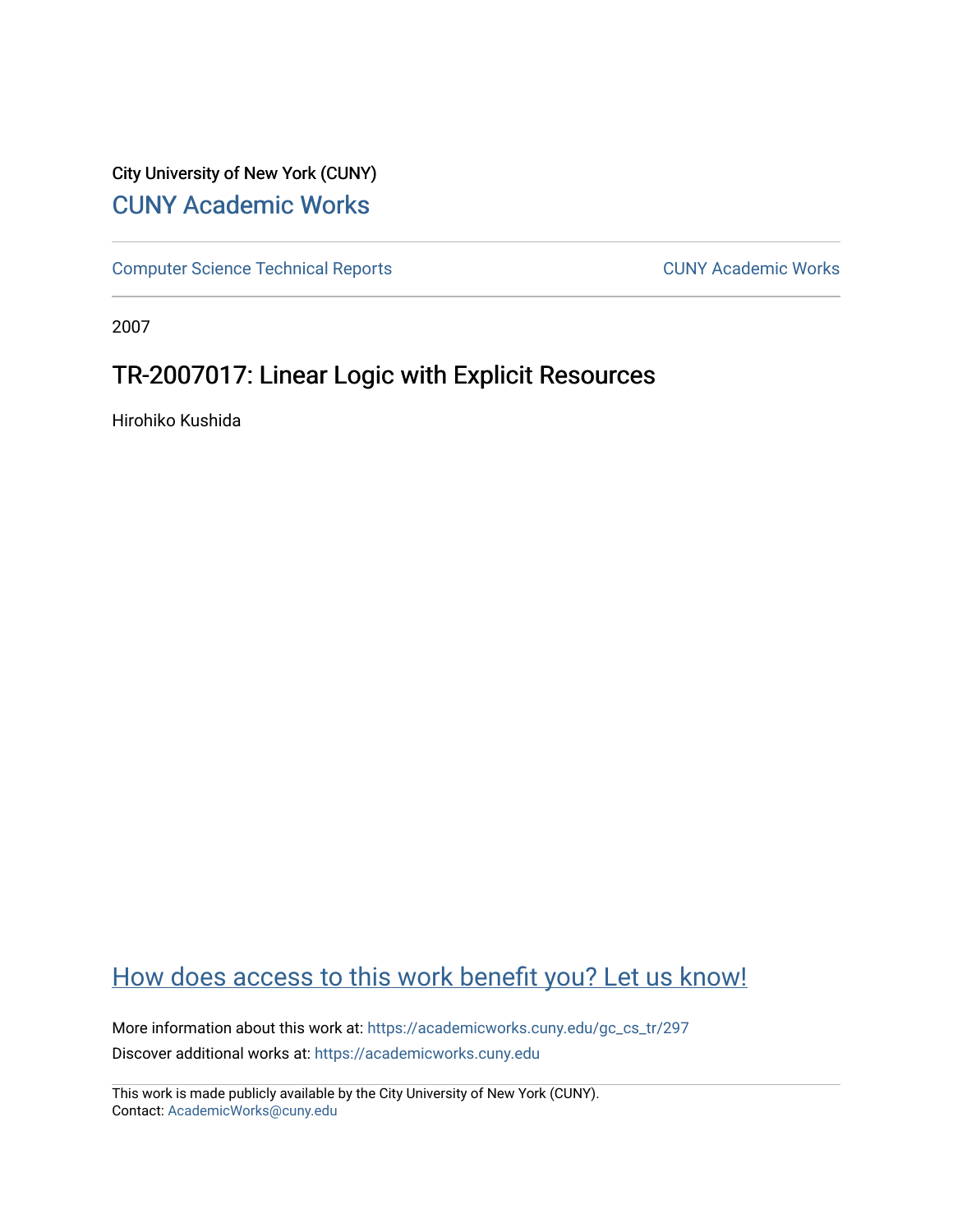#### Linear Logic with explicit resources

Hirohiko Kushida kushida@abelard.flet.keio.ac.jp Department of Philosophy Keio University

Abstract. In linear logic, a formula  $A$  with the modality ! means that  $A$  can be duplicated as many times as we like. We can paraphrase this as 'A holds with an empty resource'. Then it is natural to generalize formulas with modalities to the form  $s : A$  with a term s, of which meaning is that A holds if there is a resource s. Terms are interpreted as elements of a well-ordered set; ! is interpreted as the least element. In this paper, we present an extended system of linear logic with such formulas  $s : A$  as 'linear logic with explicit resources'. We show some basic properties of the logic: the soundness and completeness theorems with respect to a denotational semantics (Phase semantics), the cut-elimination theorem (normalization theorem). In addition, we consider the fragment containing no ! and prove the faithful embeddability of (ordinary) linear logic in the fragment.

### §1 Introduction.

Linear logic, introduced in Girard [6], is a kind of resource-conscious logic. Some propositions which are valid in standard (classical or intuitionistic) logic become unvalid in linear logic. For example, it is not valid in linear logic that  $P$  implies  $P$ and  $P'$ ; we cannot duplicate arbitrarily the resource  $P$ . Also, it is not valid that  $P$  and  $Q$  imply  $Q$ ; we cannot throw away the resource P. On the other hand, linear logic includes non resource-conscious fragment by equipping the modalities. We call this the modal fragment. A formula  $A$  with the modality ! means that  $A$ can be duplicated as many times as we like (including zero times). Then it is true that '!P and Q' imply Q and !P implies '!P and !P'. Thus linear logic has both the resource-conscious fragment and the modal fragment.

Owing to the modal fragment, linear logic keeps the strength of intuitionistic logic. In fact, it is possible to embed intuitionistic logic into linear logic in a faithful way ([6]). So linear logic can be said as a refinement of intuitionistic logic with the explicit distinction of the two fragments hidden in it. (Cf. Girard [6], Okada [10].) In this paper, we shall extend the modal fragment and introduce an extended system of linear logic. A modal formula !A can be interpreted to mean that A holds with an empty resource, which implies that  $A$  can be duplicated as many times as we like. So we can generalize modal formulas to the form  $s : A$  of which meaning is that  $A$  holds if there is a resource  $s$ . The modality  $s$  is a term to be interpreted as an element of a well-ordered set. Then ! is an instance which means an empty resource and which should be interpreted as the least element of a well-ordered set. In this generalization of the modal fragment of linear logic, we are rightly said to be making explicit a hidden meaning of the original modality !, namely, 'with an empty resource' and making a generalization of modal formulas with terms. This is the reason why we call the system which we will be concerned with 'linear logic with explicit resources'. In addition, we introduce the operation + on terms so that  $s + t$  means the sum of the resources s and t. Then the examples of theorems in the logic are:  $(s \otimes s : A) \neg A$ ,  $(s \leq t \otimes s : A) \neg b t : A$ ,  $s : A \neg b (s + s) : (A \otimes A)$ .

In recent years, the modal logic having the modality as terms has been studied a lot. For example, Hybrid Logic is a proof system internalizing Kripke-type possible world semantics. (Cf. [1], [5]). A modal formula  $s : A$  there means that A holds at a possible world s. We can also raise Artemov's Logic of Proof  $([2], [3])$  as modal logic having the modality as terms.  $s : A$  there means that s is a proof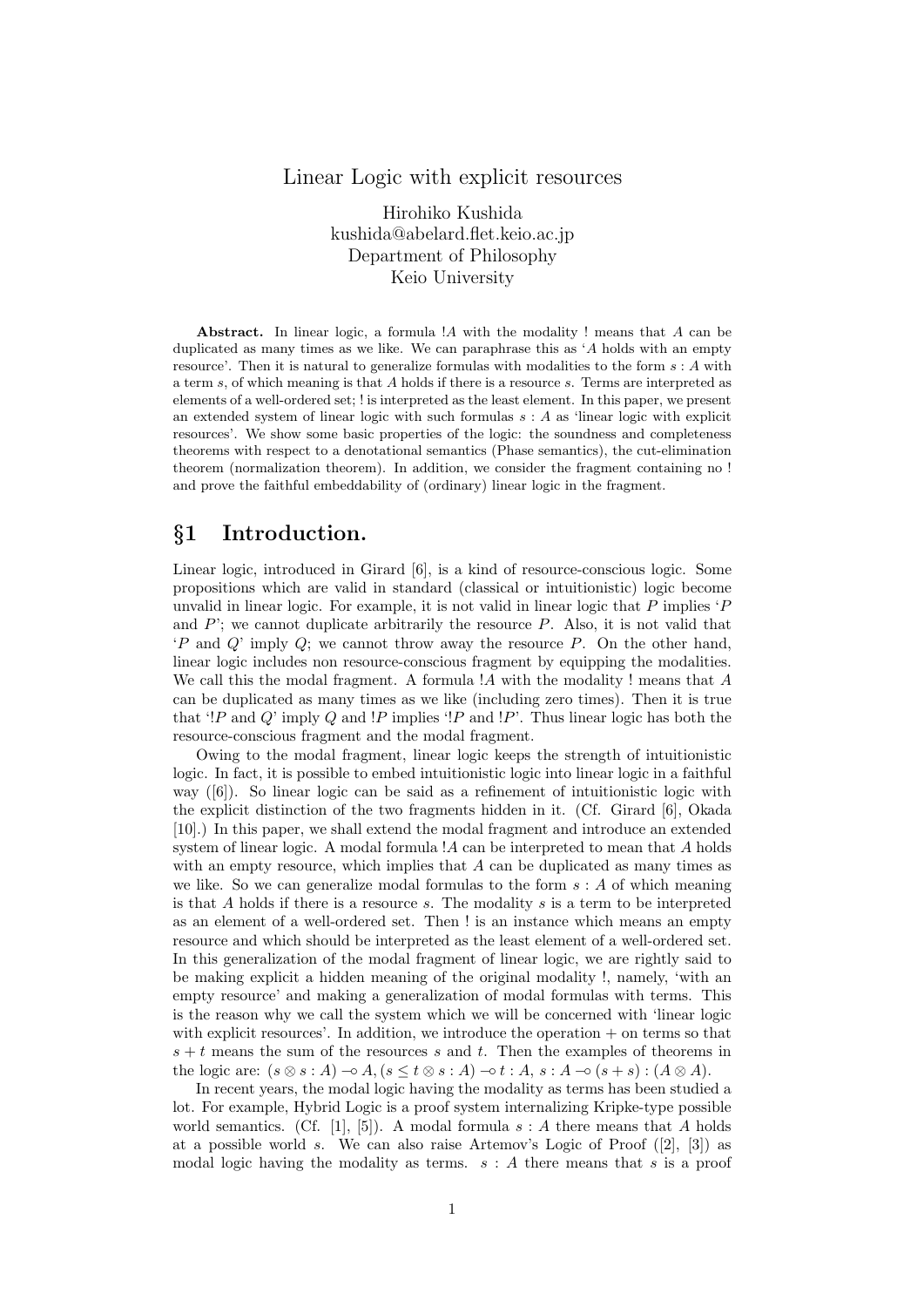of  $A$ . This is a solution of the problem since Gödel: how to interpret the modal logic S4 in an arithmetical sense. It is also a formalization of what is called BHKsemantics for intuitionistic logic via the notion of proofs. In the Logic of Proofs, some elementary functions on terms played an important role. We borrow this idea to use the operation  $+$  in our logic. Thus our extension of linear logic with explicit resources is along with such a recent trend of research of modal logic. <sup>1</sup>

In this paper, we show some basic results on linear logic with explicit resources, which we denote by  $LL^+$ . (By  $LL$  we mean the ordinary linear logic.) The content of the paper is as follows. In §2, we give a proof system of the logic and present some proofs in it. In §3, we give a denotational semantics for the logic, namely, Phase semantics. Then we prove the soundness theorem of the logic with respect to Phase semantics. In §4, we give a proof of the completeness theorem. As a corollary, we obtain cut-elimination theorem (normalization theorem). In §5, we focus on the subsystem not containing the modality !, which we will call the pure fragment. Then we show the embeddability of LL (containing only ! as modality) in the pure fragment. In §6, we conclude the paper.

# §2 Proof system of  $LL^+$

In this section we present the proof system of linear logic  $LL^+$  with explicit resources. First the terms are defined as follows: constants  $!, c, d, \ldots$  are terms; when s and t are terms, so is  $s + t$ . Each term means some resource. In particular, ! means an empty resource. (In this paper we do not take ? into consideration for simplicity.) + means the sum of resources. Formulas are usually defined as in the literature of linear logic with an additional formation rule:  $(1)$  when s, t are terms,  $s \leq t$  is a formula which is called a  $\leq$ -formula. We assume that  $\leq$ -formulas are not used to construct other formulas. <sup>2</sup> (2) when s is a term and A is a formula, s : A is a formula.  $s : A$  reads as 'if there is a resource s then A holds'. (We write !A for !:A.) Then we consider a sequent of the form:

 $t_1 \leq u_1, \ldots, t_m \leq u_m$ ;  $s_1, \ldots, s_n$ ;  $A_1, \ldots, A_k \vdash B_1, \ldots, B_h$ 

where  $(t_1 \le u_1, \ldots, t_m \le u_m)$  and  $(s_1, \ldots, s_n)$  are multisets of  $\le$ -formulas and terms, respectively;  $(A_1, \ldots, A_k)$  and  $(B_1, \ldots, B_h)$  are multisets of formulas containing no  $\leq$ -formulas.

This reads as 'if there are resources  $s_1, \ldots, s_n$  satisfying all  $t_i \leq u_i$  and  $A_1 \otimes$  $\cdots \otimes A_k$  holds, then  $B_1 \mathfrak{B} \cdots \mathfrak{B}_k$  holds'. Now the proof system of  $LL^+$  is given as follows.

Axioms:

$$
\Sigma \; ; \; \vec{s} \; ; A \vdash A \quad \Sigma \; ; \; \vec{s} \; ; \bot \vdash \quad \Sigma \; ; \; \vec{s} \; ; \vdash 1
$$
\n
$$
\Sigma \; ; \; \vec{s} \; ; \Gamma \vdash T, \Delta \quad \Sigma \; ; \; \vec{s} \; ; 0, \Gamma \vdash \Delta
$$

Inference rules for additive connectives:

$$
\frac{\Sigma \; ; \; \vec{s} \; ; A, \Gamma \vdash \Delta}{\Sigma \; ; \; \vec{s} \; ; A \; \& \; B, \Gamma \vdash \Delta} \; \& \; : l_1 \quad \frac{\Sigma \; ; \; \vec{s} \; ; B, \Gamma \vdash \Delta}{\Sigma \; ; \; \vec{s} \; ; A \; \& \; B, \Gamma \vdash \Delta} \; \& \; : l_2
$$
\n
$$
\frac{\Sigma \; ; \; \vec{s} \; ; \Gamma \vdash \Delta, A \quad \Sigma \; ; \; \vec{s} \; ; \Gamma \vdash \Delta, B}{\Sigma \; ; \; \vec{s} \; ; \Gamma \vdash \Delta, A \; \& \; B} \; \& \; : r
$$

 $1$ This extended linear logic might be a solution to a research problem which Artemov presented on his webpage: http://web.cs.gc.cuny.edu/ sartemov/.

<sup>2</sup>We could permit terms themselves as formulas as in the case of Hybrid logic. In addition, we could permit terms and ≤-formulas to construct formulas and then the proof system would become more complicated. We will investigate such systems elsewhere.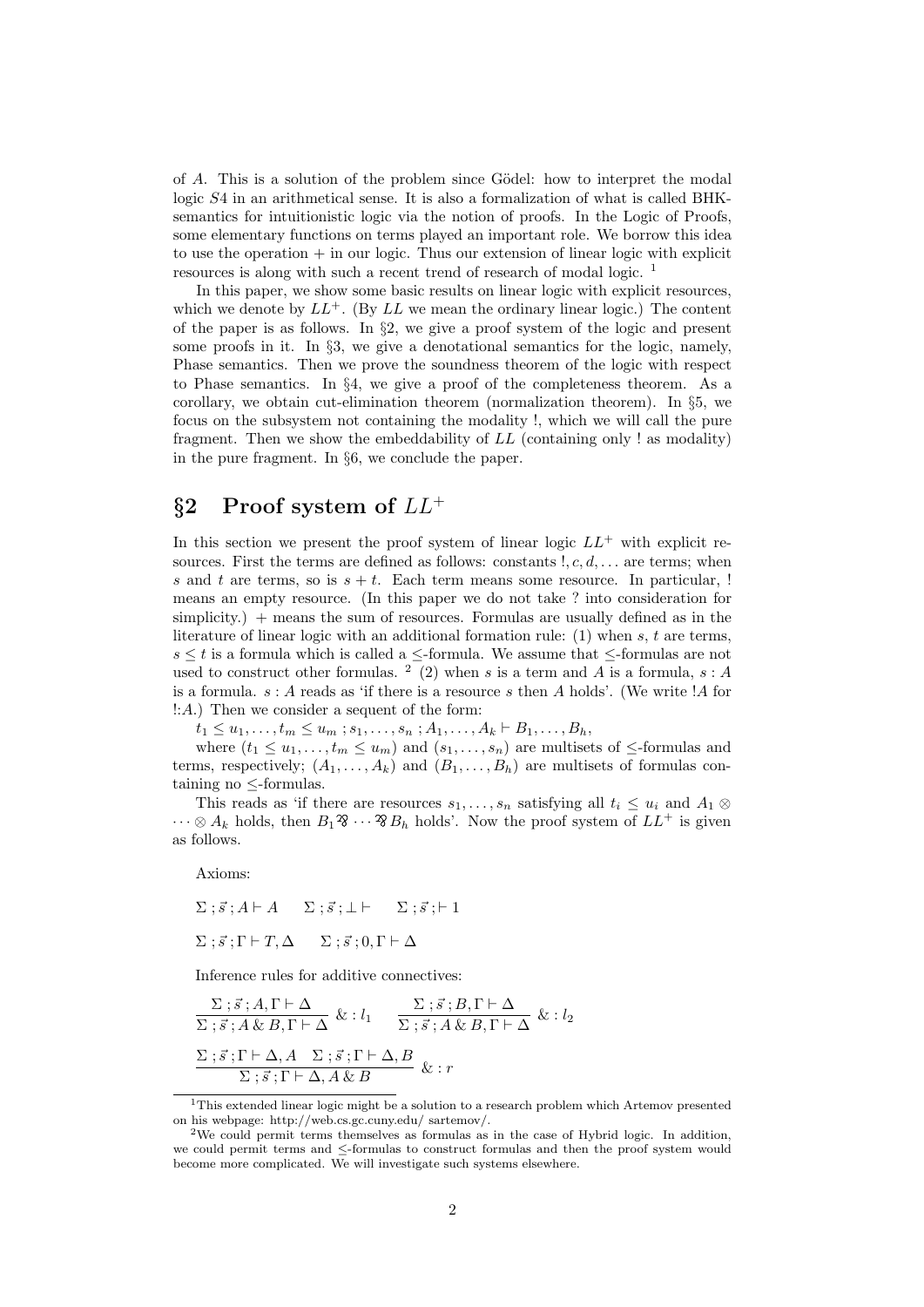$$
\frac{\Sigma \; ; \vec{s} \; ; A, \Gamma \vdash \Delta \quad \Sigma \; ; \vec{s} \; ; B, \Gamma \vdash \Delta}{\Sigma \; ; \vec{s} \; ; A \oplus B, \Gamma \vdash \Delta} \; \oplus : l
$$
\n
$$
\frac{\Sigma \; ; \vec{s} \; ; \Gamma \vdash \Delta, A}{\Sigma \; ; \vec{s} \; ; \Gamma \vdash \Delta, A \oplus B} \; \oplus : r_1 \quad \frac{\Sigma \; ; \vec{s} \; ; \Gamma \vdash \Delta, B}{\Sigma \; ; \vec{s} \; ; \Gamma \vdash \Delta, A \oplus B} \; \oplus : r_2
$$

Inference rules for multiplicative connectives:

$$
\frac{\Sigma;\vec{s};A,B,\Gamma\vdash\Delta}{\Sigma;\vec{s};A\otimes B,\Gamma\vdash\Delta}\otimes:l\qquad \frac{\Sigma_{0};\vec{s};\Gamma_{0}\vdash\Delta_{0},A\quad\Sigma_{1};\vec{t};\Gamma_{1}\vdash\Delta_{1},B}{\Sigma_{0},\Sigma_{1};\vec{s},\vec{t};\Gamma_{0},\Gamma_{1}\vdash\Delta_{0},\Delta_{1},A\otimes B}\otimes:r
$$
\n
$$
\frac{\Sigma_{0};\vec{s};A,\Gamma_{0}\vdash\Delta_{0}\quad\Sigma_{1};\vec{t};B,\Gamma_{1}\vdash\Delta_{1}}{\Sigma_{0},\Sigma_{1};\vec{s},\vec{t};A^{2}B,B,\Gamma_{0},\Gamma_{1}\vdash\Delta_{0},\Delta_{1}}\quad \frac{\Sigma;\vec{s};\Gamma\vdash\Delta,A,B}{\Sigma;\vec{s};\Gamma\vdash\Delta,A^{2}B}\quad \frac{\mathcal{R}}{\mathcal{R}}:r
$$
\n
$$
\frac{\Sigma_{0};\vec{s};\Gamma_{0}\vdash\Delta_{0},A\quad\Sigma_{1};\vec{t};B,\Gamma_{1}\vdash\Delta_{1}}{\Sigma_{0},\Sigma_{1};\vec{s},\vec{t};A\multimap B,\Gamma_{0},\Gamma_{1}\vdash\Delta_{0},\Delta_{1}}\quad \frac{\Sigma;\vec{s};A,\Gamma\vdash\Delta,B}{\Sigma;\vec{s};\Gamma\vdash\Delta,A\multimap B}\quad \neg\circ:r
$$
\n
$$
\frac{\Sigma;\vec{s};A,\Gamma\vdash\Delta}{\Sigma;\vec{s};A,\Gamma\vdash\Delta,A^{\perp}}\perp:r\qquad \frac{\Sigma;\vec{s};\Gamma\vdash\Delta,A}{\Sigma;\vec{s};A^{\perp},\Gamma\vdash\Delta}\quad \bot;l
$$

Inference rules for modalities:

$$
\frac{\Sigma}{\Sigma;\vec{s},\vec{t};(+\vec{s}) : A,\Gamma\vdash\Delta} \vec{s} : l \quad \frac{\Sigma;\vec{s};\vec{u} : \Gamma\vdash B}{\Sigma;\vec{u} : \Gamma\vdash(+\vec{s}) : B} \vec{s} : r
$$
\n
$$
\frac{\Sigma;\vec{s};t : A,t : A,\Gamma\vdash\Delta}{\Sigma;\vec{s};t : A,\Gamma\vdash\Delta} \text{ contraction} \quad \frac{\Sigma;\vec{s};\Gamma\vdash\Delta}{\Sigma;\vec{s};t : A,\Gamma\vdash\Delta} \text{ weakening}
$$
\n
$$
\frac{\Sigma;!,\vec{s};\Gamma\vdash\Delta}{\Sigma;\vec{s};\Gamma\vdash\Delta} !-elimination \quad \frac{\Sigma;\vec{s};\Gamma\vdash\Delta}{\Sigma;t,\vec{s};\Gamma\vdash\Delta} \text{ weakening}
$$
\n
$$
\frac{\Sigma;t,\vec{s};\Gamma\vdash\Delta}{t\leq u,\Sigma;u,\vec{s};\Gamma\vdash\Delta} \leq
$$

Inference rules for constants and cut:

$$
\frac{\Sigma \; ; \; \vec{s} \; ; \Gamma \vdash \Delta}{\Sigma \; ; \; \vec{s} \; ; \Gamma \vdash \Delta, \perp} \; \perp \; \frac{\vec{s} \; ; \Sigma \; ; \; \Gamma \vdash \Delta}{\Sigma \; ; \; \vec{s} \; ; \Gamma, \Gamma \vdash \Delta} \; 1
$$
\n
$$
\frac{\Sigma_0 \; ; \; \vec{s} \; ; \Gamma_0 \vdash \Delta_0, A \quad \Sigma_1 \; ; \; \vec{t} \; ; A, \Gamma_1 \vdash \Delta_1}{\Sigma_0, \Sigma_1 \; ; \; \vec{s}, \vec{t} \; ; \Gamma_0, \Gamma_1 \vdash \Delta_0, \Delta_1} \; cut
$$

Here  $\vec{s}$  denotes a finite sequence of terms and  $+\vec{s}$  denotes the sum of the terms regardless of the order of them; a capital greek letter  $(\Gamma, \Delta, \ldots)$  denotes a multiset of formulas;  $\vec{s}$ : Γ denotes a multiset of the form  $(s_1 : A_1, \ldots, s_n : A_n)$ . Below, when  $\vec{s}$  or  $\Sigma$  is empty in a sequent, we often omit the accompanying semicolons. We show some proofs of theorems of  $LL^+$ :

$$
\frac{A \vdash A}{s : s : A \vdash A} s : l \quad \frac{B \vdash B}{t : t : B \vdash B} t : l \n\frac{s, t : s : A, t : B \vdash A \otimes B}{s : A, t : B \vdash (s + t) : (A \otimes B)} (s + t) : r \n\overline{s : A \otimes t : B \vdash (s + t) : (A \otimes B)} \otimes : l
$$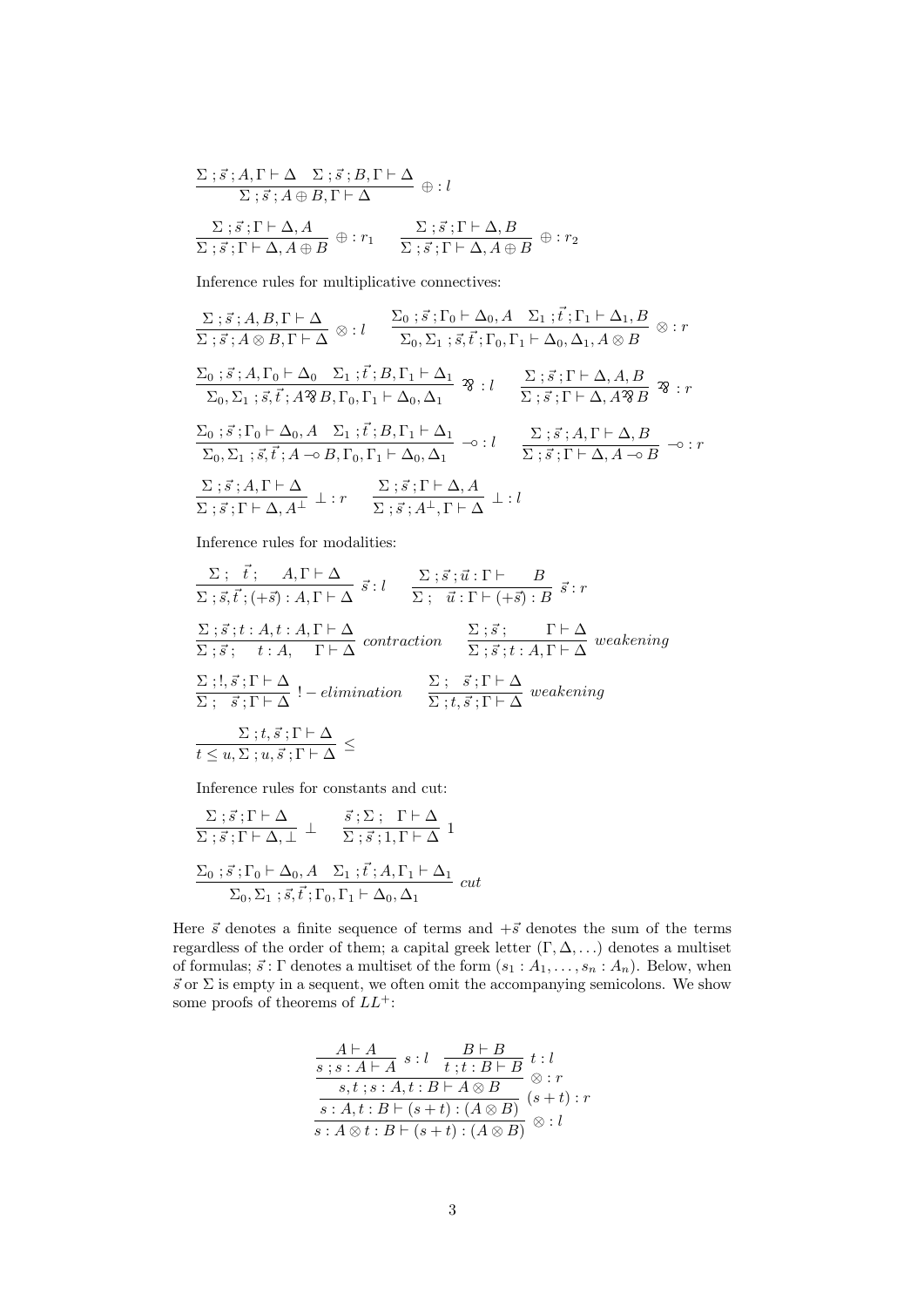$$
\frac{A \vdash A}{s \leq t \; ; t \; ; s \; : A \vdash A} \leq \frac{s \leq t \; ; B \vdash B}{s \leq t \; ; t \; ; s \; : A \vdash A} \leq \frac{s \leq t \; ; t \; ; B \vdash B}{s \leq t \; ; t \; ; s \; : A, t \; : B \vdash B} \; t \; : l
$$
\n
$$
\frac{s \leq t \; ; t \; ; s \; : A, t \; : B \vdash A \; \& \; B}{s \leq t \; ; t \; ; s \; : A, t \; : B \vdash A \; \& \; B} \; \& \; : r}
$$
\n
$$
\frac{s \leq t \; ; t \; ; s \; : A, t \; : B \vdash A \; \& \; B}{s \leq t \; ; s \; : A, t \; : B \vdash t \; : (A \; \& \; B)} \; \& \; : l
$$

Other theorems of  $LL^+$  concerning modalities include:  $s : A \rightarrow t : s : A, t : s : A$  $A \neg o (s + t) : A, (s + t) : A \neg o (t + s) : A, s : A \neg o (s + s) : (A \otimes A).$  Note that the usual rules for modality ! are derivable ones:

$$
\frac{A, \Gamma \vdash B}{!A, \Gamma \vdash B} : : l \quad \frac{!\Gamma \vdash B}{!\Gamma \vdash !B} : : r.
$$

## §3 Phase semantics for  $LL^+$

In this section, we give a denotational semantics, phase semantics, for  $LL^+$ . First we review phase semantics for  $LL$ . (Cf. [11], [12].) An phase space is a triple  $(P, D, \perp)$  where P is a commutative monoid with the unit 1; D is a subset of the powerset of P with  $\bot \in D$  and  $P \in D$ . For  $\alpha, \beta \in D$ , we use the following notations.

- $\bullet \alpha \& \beta = \alpha \cap \beta$
- $\alpha \oplus \beta = cl(\alpha \cup \beta)$
- $\alpha \otimes \beta = cl(\alpha \cdot \beta)$
- $\alpha \neg o \beta = \{c \mid \alpha \cdot c \subseteq \beta\}^3$
- $1 = cl\{1\}$
- $\bullet \ \alpha^{\perp} = \alpha \multimap \bot$
- $\bullet$   $\alpha$  ??  $\beta = (\alpha^{\perp} \otimes \beta^{\perp})^{\perp}$

Here  $cl(\alpha)$  (the closure of  $\alpha$ ) is defined as  $\bigcap {\{\gamma|\alpha \subseteq \gamma, \gamma \in D\}}$ . We impose the following conditions on D.

(P1) D is closed under arbitrary  $\bigcap$ , namely, if  $\alpha_i \in D$  for any  $i \in \Lambda$ , then  $\bigcap_{i\in\Lambda}\alpha_i\in D$ , where  $\Lambda$  is any index set. (P2) For any  $\alpha, \beta \in D$ ,  $\alpha \neg \circ \beta \in D$ .

Note that  $cl(\alpha)$  is always an element of D by (P1).

A topolinear space is a quadruple  $(P, D, \perp, \mathcal{O})$  where  $(P, D, \perp)$  is a phase space;  $\mathcal O$  is a subset of  $D$  satisfying the following conditions.

(O1)  $1 \in \mathcal{O}$ , and  $\alpha \in \mathcal{O}$  implies  $\alpha \subseteq 1$ .

(O2)  $\mathcal O$  is closed under arbitrary  $\oplus$ , namely, if  $\alpha_i \in \mathcal O$  for any  $i \in \Lambda$ , then  $\bigoplus_{i\in\Lambda}\alpha_i\in\mathcal{O}$ , where  $\Lambda$  is any index set.

(O3)  $\mathcal O$  is closed under finite  $\otimes$ , namely, for any  $\alpha, \beta \in \mathcal O$ ,  $\alpha \otimes \beta \in \mathcal O$ .

(O4) For any  $\alpha \in \mathcal{O}$ ,  $\alpha = \alpha \otimes \alpha$ .

<sup>&</sup>lt;sup>3</sup>In this paper, we use the notation  $\alpha \cdot c$ ,  $c \cdot \alpha$ ,  $\alpha \cdot \beta$  to mean  $\{a \cdot c \mid a \in \alpha\}$ ,  $\{c \cdot a \mid a \in \alpha\}$ ,  ${a \cdot b \mid a \in \alpha, b \in \beta},$  respectively.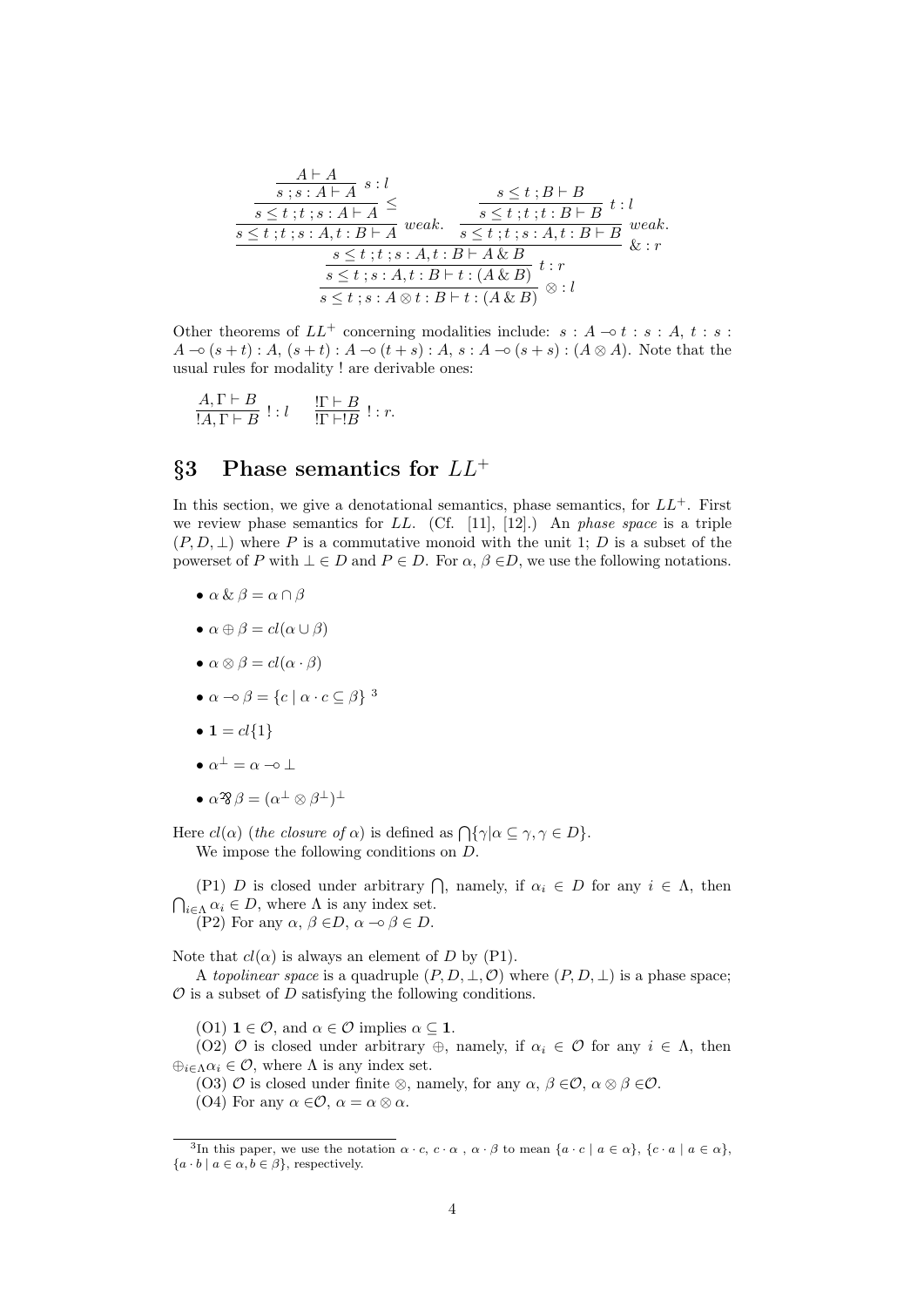We call an element of D fact and that of  $\mathcal O$  open fact. (O1) says that 1 is the maximal open fact. Below, by  $in(\alpha)$  we mean the interior of  $\alpha$ , namely, the maximum open fact included in  $\alpha$ .

Now we define an *extended topolinear space*  $(P, D, \perp, \mathcal{O}, \mathcal{N})$  as a topolinear space with the set  $\mathcal N$  of natural numbers, satisfying the following conditions (N1)-(N5). <sup>4</sup>

(N1) For any  $\alpha \in \mathcal{O}$ ,  $\alpha$  has a natural number as its *degree*, denoted by  $\delta(\alpha)$ .

(N2) For any  $\alpha, \beta \in \mathcal{O}, \alpha \subseteq \beta$  implies  $\delta(\alpha) = \delta(\beta)$ .

(N3) For any  $\alpha, \beta \in \mathcal{O}, \delta(\alpha \otimes \beta) = \delta(\alpha) + \delta(\beta)$ .

Below, by  $n : \alpha$  we mean an open fact which includes or is included in  $in(\alpha)$ .

(N4) For any  $\alpha \in D$  and any  $n \in \mathcal{N}$ ,  $in(\alpha) = n : \alpha$  if and only if  $\delta(in(\alpha)) = n$ .

(N5) For any  $\alpha \in D$  and any  $n, m \in \mathcal{N}$ ,  $n \leq m$  implies  $n : \alpha \subseteq m : \alpha$ .

Then we define the interpretations  $*$  of terms and formulas of  $LL^+$  on an extended topolinear space.

- $!^* = 0.$
- $s^* \in \mathcal{N}$ , for a constant s.
- $(s+t)^* = s^* + t^*$ .
- $(s \le t)^* = s^* \le t^*$ ;  $p^* \in D$ , for an atomic formula p.
- $(A\natural B)^* = A^*\natural B^*$ , where  $\natural$  is  $\&$ ,  $\otimes$ ,  $\oplus$ ,  $\multimap$  or  $\mathfrak{B}$ .
- $(A^{\perp})^* = (A^*)^{\perp}$ .
- $(s : A)^* = s^* : A^*$ .

Here + in  $s^* + t^*$  and  $\leq$  in  $s^* \leq t^*$  mean the addition and the inequality in the standard model of arithmetic, respectively. Below we consider only injective interpretations; if  $\alpha$  and  $\beta$  are distinct constants or atomic formulas  $\alpha^*$  and  $\beta^*$  are distinct.

We impose one condition on  $*$ : for any formulas A, B and any term t,  $\delta(in(B^*-\infty$  $(C^*)\leq t^*$  implies  $\delta(in(C^*))\leq t^*$ .

Now by a phase model or, simply, a model, we understand an extended topolinear space together with an interpretation  $*$  on it. Let  $T \equiv \Sigma$ ;  $\vec{s}$ ;  $\Gamma \vdash \Delta$  be any sequent of  $LL^+$ . T is true in a model M with some assignment  $\delta$  of degrees to open facts in it (in symbols,  $\mathcal{M}, \delta \models T$ ) if and only if some arithmetical sentence in  $\Sigma^*$ is false, or the following conditions (C1) and (C2) are satisfied with some  $\delta$ :

(C1) 
$$
\mathbf{1} \otimes (\otimes \Gamma)^* \subseteq (\mathfrak{B} \Delta)^*
$$
  
(C2)  $\delta(\mathbf{1}) + \delta(in(\otimes \Gamma)^*) = \delta(in(\mathfrak{B} \Delta)^*) \leq (+\vec{s})^*.$ 

(C1) is the same as the truth condition in the case of phase semantics for LL. Note that the assignment functions assign degrees to occurrences of formulas in sequents, not to formulas themselves. Here we shall list some useful facts.

(b1)  $in(\alpha) \otimes in(\beta) \subseteq in(\alpha \otimes \beta)$ . Because: by (O3),  $in(\alpha) \otimes in(\beta) \in \mathcal{O}$ . So  $in(\alpha)\otimes in(\beta)=in(in(\alpha)\otimes in(\beta)).$  On the other hand, as  $in(\alpha)\subseteq \alpha$  and  $in(\beta)\subseteq \beta$ ,  $in(in(\alpha) \otimes in(\beta)) \subseteq in(\alpha \otimes \beta).$ 

<sup>4</sup>We can put any well-ordered set in the place of the set of natural number in the definition. However, we consider the latter for intuitive readability.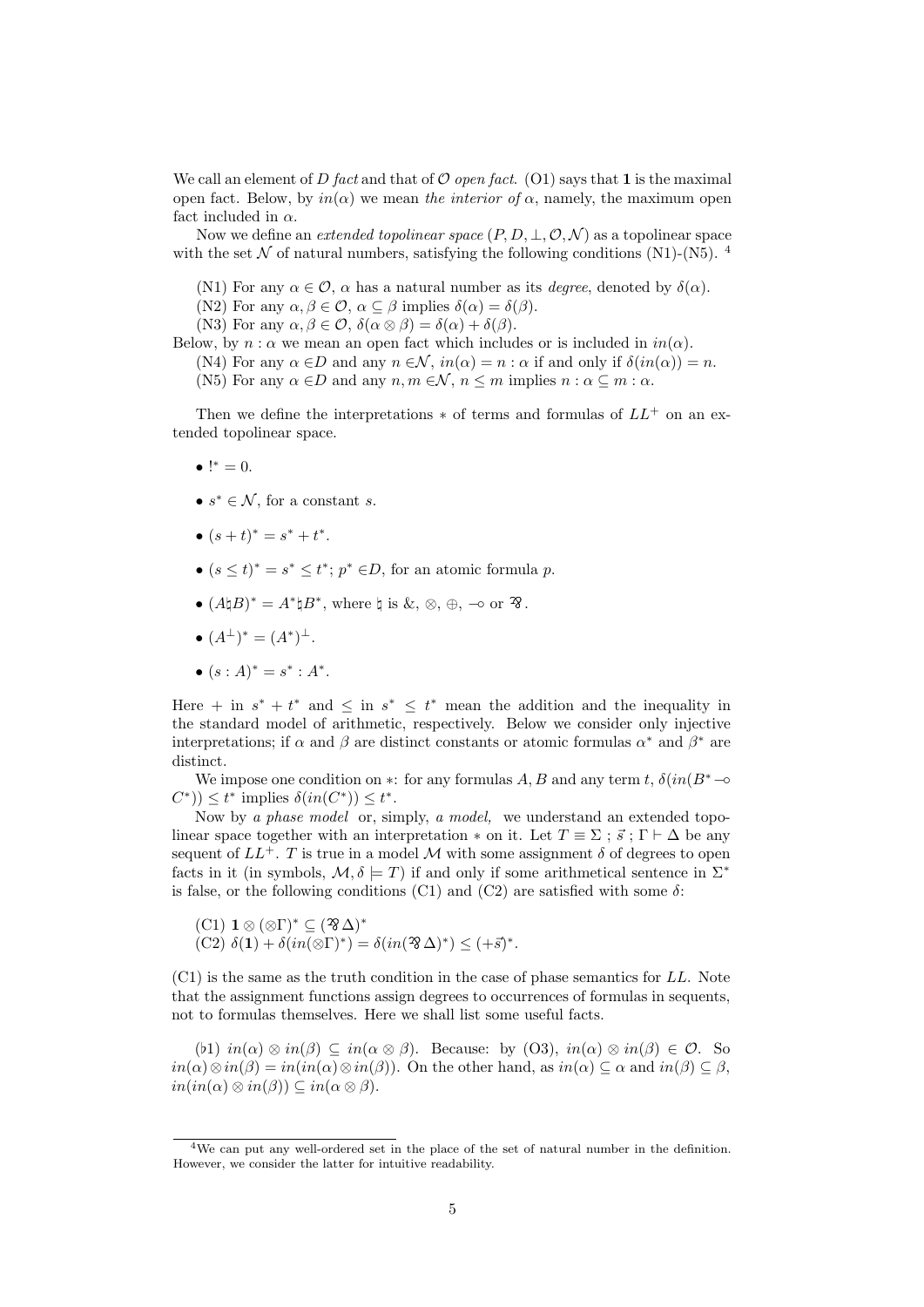(b2)  $\delta(in(\alpha-\circ\beta))+\delta(in(\alpha))=\delta(in(\beta))$ . Because: by (b1),  $in(\alpha-\circ\beta)\otimes in(\alpha) \subseteq$  $in((\alpha - \delta) \otimes \alpha)$ . On the other hand, as  $(\alpha - \delta) \otimes \alpha \subseteq \beta$ ,  $in((\alpha - \delta) \otimes \alpha) \subseteq in(\beta)$ . Therefore,  $in(\alpha - \circ \beta) \otimes in(\alpha) \subseteq in(\beta)$ . So by (N2),  $\delta(in(\alpha - \circ \beta) \otimes in(\alpha)) = \delta(in(\beta))$ and by (N3),  $\delta(in(\alpha \to \beta)) + \delta(in(\alpha)) = \delta(in(\beta)).$ 

Note that, by (b1),  $\delta(in(\alpha)) + \delta(in(\beta)) = \delta(in(\alpha \otimes \beta))$ . Below, by  $\vdash_L^{(cf)} T$ , we mean that a sequent  $T$  is provable in a proof system  $L$  (without using the cut rule). And we omit the description of ≤-formulas, when they are not essential in inferences.

The aim in this section is to show the following.

**Theorem 3.1** (Soundness for  $LL^+$ ) For any sequent T of  $LL^+$  and any model  $\mathcal{M},$ 

 $\vdash_{LL+} T$  implies  $\mathcal{M}, \delta \models \mathcal{S}$  with some  $\delta$ .

To prove this, we introduce the intuitionistic version  $ILL^{+}$  of  $LL^{+}$ . The language of  $ILL<sup>+</sup>$  does not contain  $\mathcal{X}$ . The sequents are defined in a similar way to the case of  $LL^+$  except that the number of formulas on the right-hand side of sequents to one. The proof system of  $ILL^+$  is obtained from  $LL^+$  (i) by removing the inference rules for  $\hat{X}$  and (ii) by restricting the number of formulas on the right-hand side of sequents to one. We offer the proof system of  $ILL^+$  in Appendix. For any sequent  $T \equiv \Sigma$ ;  $\vec{s}$ ;  $\Gamma \vdash \Delta$  of  $LL^+$ , let  $T^i$  denote  $\Sigma$ ;  $\vec{s}$ ;  $\Gamma \vdash (\otimes(\Delta^{\perp}))^{\perp}$ . Then we have the following.

**Proposition 3.2** Let T be any sequent of  $LL^+$ . Then,

- 1.  $\vdash_{LL^{+}} T$  if and only if  $\vdash_{IL^{+}} T^{i}$ ,
- 2.  $\vdash_{LL}^{cf} T$  if and only if  $\vdash_{ILL}^{cf} T^i$ ,
- 3. for any assignment  $\delta$ , we have:  $\mathcal{M}, \delta \models T$  if and only if  $\mathcal{M}, \delta \models T^i$ .

This Proposition 3.2 can be easily proved. So it is sufficient for Theorem 3.1 to prove the following.

**Theorem 3.3** (Soundness for  $ILL^+$ ) For any sequent S of  $ILL^+$  and any model  $\mathcal{M}$ .

 $\vdash_{ILL^+} S$  implies  $\mathcal{M}, \delta \models S$  with some  $\delta$ .

An assignment  $\delta$  of degrees is said *suitable for* a sequent  $\vec{s}$ ;  $\Gamma \vdash B$ , when (1) δ satisfies the condition (C2) above and (2) for any  $A ∈ Γ ∪ {1}$  and any natural number n,  $\delta$  can be updated to another  $\delta'$  so that (i)  $\delta'(in(A^*)) = \delta(in(A^*)) + n$ and (ii) either  $\delta'(in(\otimes \Gamma^-)^*) = \delta(in(\otimes \Gamma^-)^*) - n$  or  $\delta'(in(B^*)) = \delta(in(B^*)) + n$ , where  $\Gamma^-$  is  $\Gamma \cup \{1\}$  minus (one occurrence of) A.

We show the following lemma.

**Lemma 3.4** For any sequent S, if  $\vdash_{ILL^+} S$ , then there is a suitable assignment  $\delta$ for S.

(Proof) Let P be a proof of  $S \equiv \vec{s}$ ;  $A, \Gamma \vdash D$  in  $ILL^+$  and  $\delta$  be any assignment. We proceed by induction on the length of P.

(Base Case)

(i) P is an axiom of the form  $\vec{s}$ ;  $A^0 \vdash A^1$ . Here  $A^0$  and  $A^1$  are the same formulas but denote distinct occurrences. For all occurrences of atomic formulas  $p$  in  $A<sup>0</sup>$  and  $A^1$ , we can put  $\delta(in(p)^*)=0$  so that  $\delta(1)=\delta(in(A^0)^*)=\delta(in(A^1)^*)=0$ . Then, for a positive occurrence of an atomic p in  $A^0$ , we can increase  $\delta(in(p^*))$  by n (any natural number). And for the corresponding occurrence of p in  $A<sup>1</sup>$ , we can also increase  $\delta(in(p^*))$  by n. Thus updated  $\delta'$  satisfies  $\delta'(in(A^0)^*) = \delta'(in(A^1)^*) = n$ .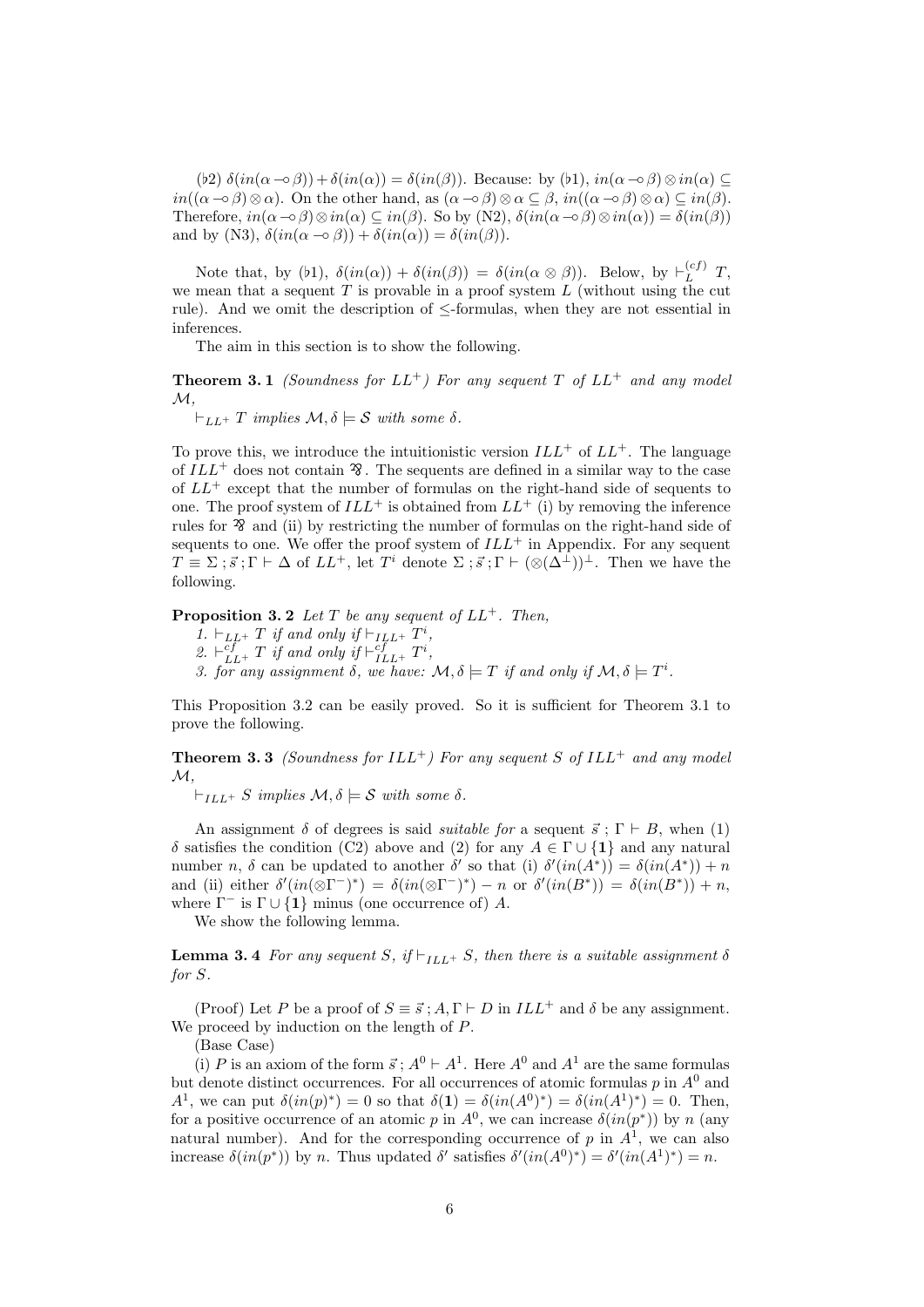(ii) P is an axiom of the form  $\vec{s}$ ;  $\vdash$  1. We can put  $\delta(1) = \delta(1) = 0$ . We can update the assignment so that  $\delta'(1) = \delta'(1) = n$ .

The proofs for the other axioms are similar.

(Induction Step) We distinguish cases according to the last inference  $I$  in  $P$ . Let  $S_0$  and  $S_1$  be the left and right upper sequents of I, respectively.

(Case 1)  $I$  is  $\multimap$  :  $l$ .

$$
\frac{\vec{s} \, ; A, \Gamma \vdash D \quad \vec{t} \, ; E, \Delta \vdash F}{\vec{s}, \vec{t} \, ; A, D \multimap E, \Gamma, \Delta \vdash F} \multimap : l
$$

We have three cases.

(i) If we increase the degree of  $in(A^*)$  by n. We treat only the case when the formula  $A$  comes from  $S_0$ . The other case can be treated similarly.

By the induction hypotheses for  $S_0$  and  $S_1$ ,  $\delta_0(1) + \delta_0(in(A^*)) + \delta_0(in(\otimes \Gamma^*)) =$  $\delta_0(in(D^*)) \leq (+\vec{s})^*$  and  $\delta_1(1) + \delta_1(in(E^*)) + \delta_1(in(\otimes \Delta^*)) = \delta_1(in(F^*)) \leq (+\vec{t})^*.$ Let  $\delta$  be the composition of  $\delta_0$  and  $\delta_1$  except that  $\delta(1) = \delta_0(1) + \delta_1(1)$ . Then

 $\delta(1)+\delta(in(A^*))+\delta(in(\otimes\Gamma^*))+\delta(in(E^*))+\delta(in(\otimes\Delta^*))=\delta(in(D^*))+\delta(in(F^*)).$ So, by  $(b2)$ ,

 $\delta(1) + \delta(in(A^*)) + \delta(in(\otimes \Gamma^*)) + \delta(in(D \multimap E)^*) + \delta(in(\otimes \Delta^*)) = \delta(in(F^*)) \leq$  $(+t)^{*}.$ 

Moreover, by the induction hypothesis for  $S_0$ ,  $\delta$  can be updated to  $\delta'$ :

 $\delta'(1) + \delta'(in(\otimes \Gamma^*)) = \delta(1) + \delta(in(\otimes \Gamma^*)) - n \text{ or } \delta'(in(D^*)) = \delta(in(D^*)) + n.$ Then, in either case,  $\delta'(1) + \delta'(in(D \multimap E)^*) + \delta'(in(\otimes \Gamma^*)) + \delta'(in(\otimes \Delta^*)) =$  $\delta(1) + \delta(in(D \multimap E)^*) + \delta(in(\otimes \Gamma^*)) + \delta(in(\otimes \Delta^*)) - n.$ 

(ii) If we increase the degree of  $in((D \neg b E)^*)$  by n, we can increase  $\delta(in(E^*))$ by n. For simplicity, we may assume  $A \cup \Gamma = \Gamma$ . Then, in the same way as above, we obtain:  $\delta(1) + \delta(in(D \neg D))^*) + \delta(in(\otimes \Gamma^*))^* + \delta(in(\otimes \Delta^*))^*) = \delta(in(F^*))^* \leq (+\overline{t})^*.$ 

Moreover, by the induction hypothesis for  $S_1$ ,  $\delta'(1) + \delta'(in(\otimes \Delta^*)) = \delta(1) +$  $\delta(in(\otimes \Delta^*)) - n \text{ or } \delta'(in(F^*)) = \delta(in(F^*)) + n.$ 

In the former case,  $\delta'(1) + \delta'(in(\otimes \Gamma^*)) + \delta'(in(\otimes \Delta^*)) = \delta(1) + \delta(in(\otimes \Gamma^*)) +$  $\delta(in(\otimes\Delta^*))-n.$ 

(iii) If we increase the degree of 1, the proof is similar.

(Case 2)  $I$  is weakening.

$$
\frac{\vec{s}:\Gamma \vdash E}{\vec{s}:\vec{t}:D,\Gamma \vdash E} \ weak.
$$

We have three cases.

(i) If we increase the degree of  $(t : D)^*$ . By the induction hypothesis for  $S_0$ ,  $\delta_0(1) + \delta_0(in(\otimes \Gamma^*)) = \delta_0(in(E^*)) \leq (+\vec{s})^*$ , where  $\delta_0$  can be updated for the degree of 1 to be increased.

Let  $\delta$  be the same as  $\delta_0$  except that  $\delta(t : D)^* = \delta_0(1)$  and  $\delta(1) = 0$ . Then  $\delta(1) + \delta(t : D)^* + \delta(in(\otimes \Gamma^*)) = \delta(in(E^*)) \leq (+\vec{s})^*$ 

Moreover, by using the induction hypothesis, we can update  $\delta$  to  $\delta'$  so that either  $\delta'(in(\otimes \Gamma^*)) = \delta(in(\otimes \Gamma^*)) - n \text{ or } \delta'(in(E^*)) = \delta(in(E^*)) + n.$ 

In the former case, we can add  $\delta'(1)$  and  $\delta(1)$  which are 0. Then

 $\delta'(\mathbf{1}) + \delta'(in(\otimes \Gamma^*)) = \delta(\mathbf{1}) + \delta(in(\otimes \Gamma^*)) - n.$ 

(ii) If we increase the degree of  $1$  by  $n$ . The proof is made by modifying the above case in the definition of  $\delta$  as follows: 'Let  $\delta$  be the same as  $\delta_0$  except that  $\delta(\mathbf{1}) = \delta_0(\mathbf{1})$  and  $\delta(t : D)^* = 0$ .

(iii) If we increase the degree of an occurrence of formula in  $\Gamma$ , the proof is similar to the above cases.

(Case 3)  $I$  is contraction.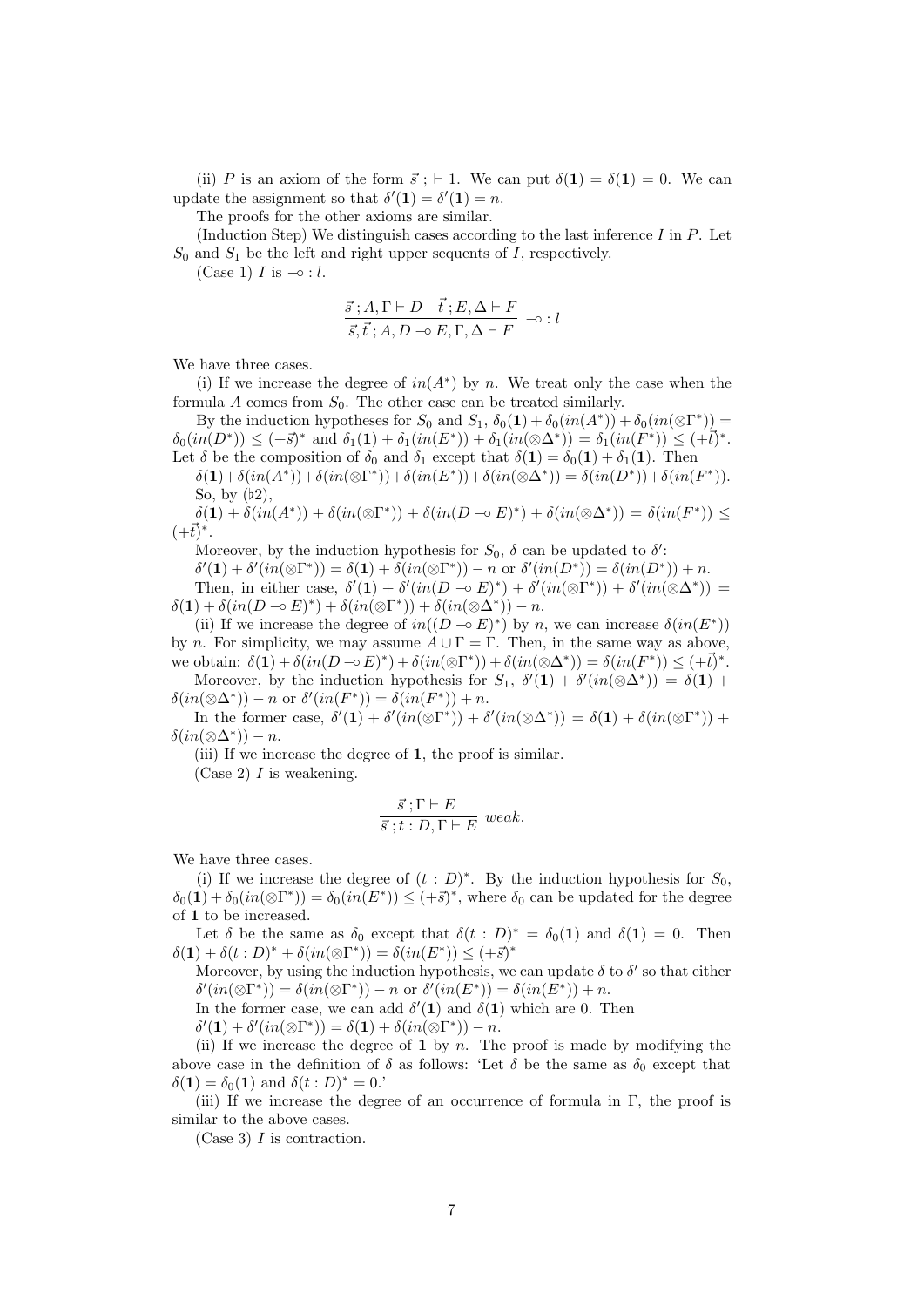$$
\frac{\vec{s} \,; t : D^0, t : D^1, \Gamma \vdash E}{\vec{s} \,; t : D, \Gamma \vdash E} \ cont.
$$

We have three cases.

(i) If we increase the degree of  $(t : D)^*$ . By the induction hypothesis,  $\delta_0(1) + \delta_0(t)$ :  $(D^{0})^{*} + \delta_{0}(t : D^{1})^{*} + \delta_{0}(in(\otimes \Gamma^{*})) = \delta_{0}(in(E^{*})) \leq (+\vec{s})^{*}$ , where  $\delta_{0}$  can be updated for the degree of  $(t : D<sup>0</sup>)^*$  to be increased.

Let  $\delta$  be the same as  $\delta_0$  except that  $\delta(t:D)^* = \delta_0(t:D^0)^* + \delta_0(t:D^1)^*$ . Then  $\delta(1) + \delta(t : D)^* + \delta(in(\otimes \Gamma^*)) = \delta(in(E^*)) \leq (+\vec{s})^*$ 

Moreover, by the induction hypothesis for  $S_0$ ,  $\delta_0$  can be updated so that we increase the degree of  $(t : D^0)^* \otimes (t : D^1)^*$ . Therefore,  $\delta$  can be updated to  $\delta'$ :

 $\delta'(1) + \delta'(in(\otimes \Gamma^*)) = \delta(1) + \delta(in(\otimes \Gamma^*)) - n \text{ or } \delta'(in(E^*)) = \delta(in(E^*)) + n.$ 

(ii) and (iii). If we increase by n the degree of  $1$  or of an occurrence of formula in  $\Gamma$ , the proof is similar to the above cases.

(Case 4) I is  $(+\vec{s})$  : r.

$$
\frac{\vec{s} \cdot \vec{u} : \Gamma \vdash B}{\cdot \vec{u} : \Gamma \vdash (+\vec{s}) : B} \ (+\vec{s}) : r
$$

By the induction hypothesis, we have  $\delta(1)+\delta(\otimes(\vec{u}:\Gamma)^*)=\delta(in(B^*))$ . By (N2) and  $(N5), \delta((s : B)^*) = \delta(in(B^*)).$  So, by taking  $\delta((u : A)^*) = 0$  for each  $u : A \in \vec{u} : \Gamma$ ,  $\delta(\mathbf{1}) + \delta(\otimes (\vec{u} : \Gamma)^*) = \delta((s : B)^*) = 0$ . On the other hand, for any  $u : A \in \vec{u} : \Gamma$ , if we increase  $\delta((u : A)^*)$  by n,  $\delta((s : B)^*)$  is also increased by n.

Other cases are similar or easier. In particular, for the proofs of the case of inferences for additive connectives or modalities, we can easily make proofs by using the facts  $\delta(in(A^*)) = \delta(in(A \& B)^*) = \delta(in(A \oplus B)^*)$  and  $\delta(in(A^*)) = \delta((s : A)^*)$ . These facts are immediately followed from (N2) and (N5).

Now we can prove Theorem 3.3.

(Proof of Theorem 3.3) Let S be any sequent and M be any model. If an  $\leq$ formula in S is false in the interpretation of  $M$ , S is trivially true in M. So we assume otherwise.

Let P be a proof of S in  $ILL^+$  with the last inference I. We proceed by induction on the length of P. Let  $*$  be the interpretation in M. The proof for the part (C2) was given in the previous lemma. The proof for the part (C1) is the same as the usual proof of soundness for ILL except for the cases concerning the inferences of modality. So we present only the proofs of  $(C1)$  for those cases.

(Case 1)  $I$  is  $\vec{s}$  :  $l$ .

$$
\frac{\vec{t}; A, \Gamma \vdash B}{\vec{s}, \vec{t}; (+\vec{s}) : A, \Gamma \vdash B} \ \vec{s} : l
$$

By the induction hypothesis,  $A^* \otimes (\otimes \Gamma^*) \subseteq B^*$ . To show  $((+\vec{s}) : A)^* \otimes (\otimes \Gamma^*) \subseteq B^*$ , it suffices to show  $((+\vec{s}) : A)^* \subseteq in(A^*)$ , under some assignment of degrees.

By Lemma 3.1, for some assignment  $\delta$  suitable for the upper sequent,  $\delta(in(A^*))$ +  $\delta(in(\otimes \Gamma^*)) = \delta(in(B^*)) \leq (+\vec{t})^*$ . Then we can update  $\delta$  to  $\delta'$ :  $\delta'(in(A^*))$  $\delta(in(A^*)) + (+\vec{s})^*$ . Now  $\delta'$  is suitable for S and  $(+\vec{s})^* \leq \delta'(in(A^*))$ . So  $((+\vec{s})$ :  $A^* \subseteq in(A^*).$ 

(Case 2)  $I$  is  $\vec{s}$  : r.

$$
\frac{\vec{s} \; ; \vec{u} \; ; \; \Gamma \vdash B}{; \vec{u} \; ; \; \Gamma \vdash (+\vec{s}) \; ; \; B} \; (+\vec{s}) \; ; \, r
$$

By the induction hypothesis,  $\otimes (\vec{u} : \Gamma)^* \subseteq B^*$ . To show  $\otimes (\vec{u} : \Gamma)^* \subseteq ((+\vec{s}) : B)^*$ , it suffices to show  $\delta(in(B^*)) \leq (+\vec{s})^*$ , under some  $\delta$ . But this is immediate by Lemma 3.4; for some  $\delta$  suitable for the upper sequent,  $\delta(\otimes(\vec{u} : \Gamma)^*) = \delta(in(B^*)) \leq (+\vec{s})^*$ .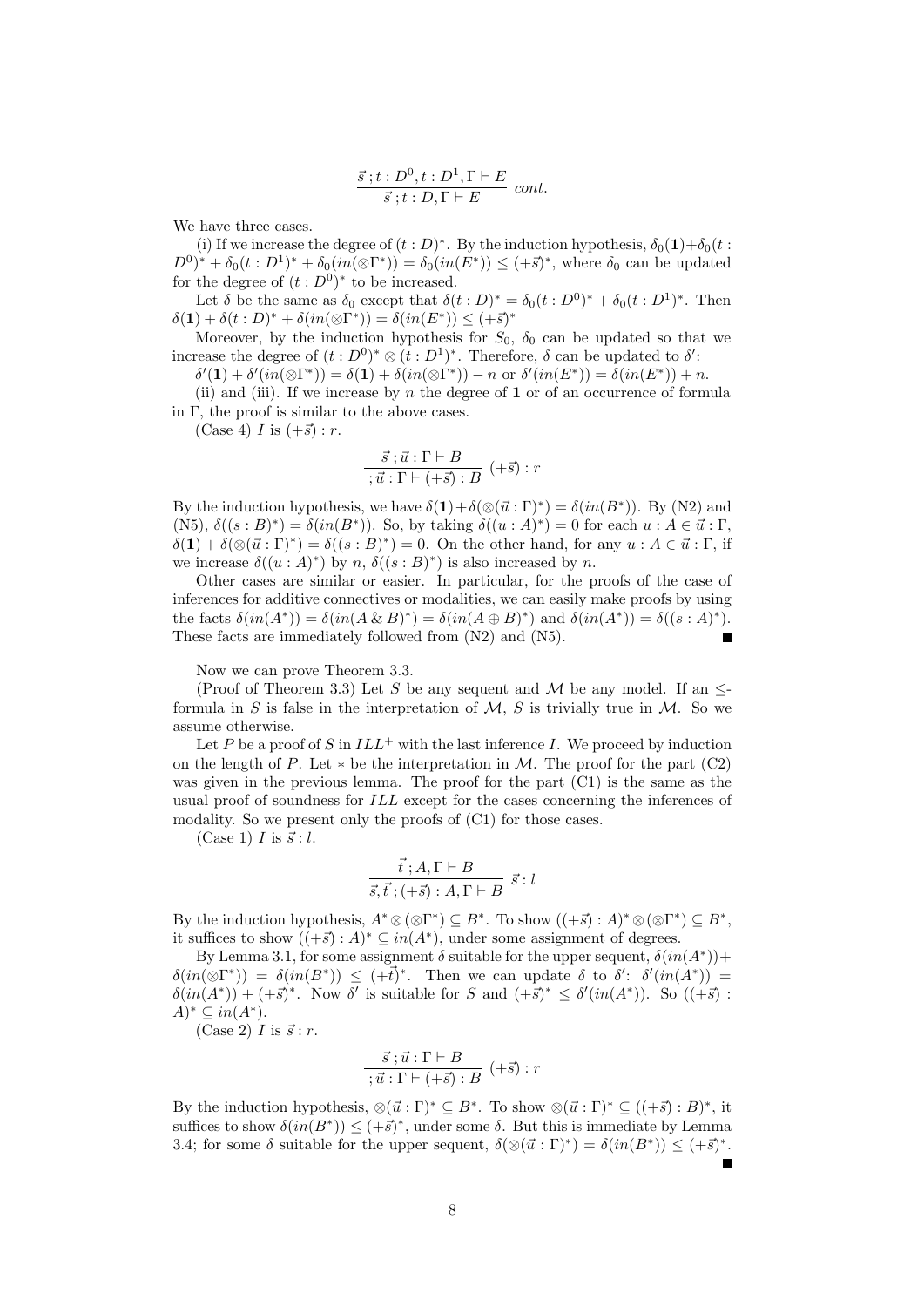## $§4$  Completeness for  $LL^+$

In this section, we establish the completeness theorem for  $LL^+$  with respect to phase semantics. We make use of the method of Okada [8, 9], which is a refinement of Girard's original proof of completeness. It derives also the cut-elimination theorem as a corollary to the completeness theorem.

**Theorem 4.1** (Strong completeness for  $LL^+$ ) Let T be any sequent of  $LL^+$ . If  $M, \delta \models T$  for any model M with some  $\delta$ , then  $\vdash_{LL+}^{cf} T$ .

By Proposition 3.1 in the previous section, it is sufficient for Theorem 4.1 to prove the following.

**Theorem 4.2** (Strong completeness for  $ILL^+$ ) Let S be any sequent of  $ILL^+$ . If  $M, \delta \models S$  for any model M with some  $\delta$ , then  $\vdash_{ILL+}^{cf} S$ .

Below we fix a sequent  $S \equiv \Sigma$ ;  $\vec{s}$ ;  $\Gamma \vdash B$ . We prove the theorem by constructing a specific phase model M such that the truth of S in M implies the cut-free provability of S in  $ILL^+$ .

We suppose that  $\bigwedge \Sigma^*$  is true in M. Let ST be the multiset of subterms of the terms occurring in  $(+\vec{s})$ : (⊗Г –◦ B). And let SF be the multiset of occurrences of subformulas of  $(+\vec{s})$  :  $(\otimes \Gamma \multimap B)$ , where subformulas of a formula  $(t+u)$  : A include  $t : A$  and  $u : A$ . Note that  $ST$  and  $SF$  are both finite.

Now let P be a commutative monoid consisting of sub-multisets of  $SF$ . For  $\Gamma$ ,  $\Delta \in P$ ,  $\Gamma \cdot \Delta$  is defined as the multiset  $(\Gamma, \Delta)$  (the concatenation of  $\Gamma$  and  $\Delta$ ). We can take the empty set as the unit. For any A in  $SF$  and any  $\vec{t}$  in  $ST$ , we define  $[A]^{t}$  and  $[A]$  as follows.

 $[A]^{\vec{t}} := {\{\Gamma \subseteq SF | \underline{\phantom{a}}$ there is a cut-free proof of $\Sigma$ ; } \vec{t} \cdot {\Gamma \vdash A$ in } ILL^+ {\}}.$ 

 $[A] := {\{\Gamma | \Gamma \in [A]^{\vec{t}}\}}$ , for some  $\vec{t}$  in  $ST$  }.

We may assume that 'cut-free proof' in this definition has logical axioms only of the form  $\Sigma$ ;  $\vec{s}$ ;  $p \vdash p$  (with p atomic). A fact is defined as a subset of P of the form  $\bigcap_{i\in\lambda}[B_i]$ , where  $\lambda$  is any index set. An open fact is a fact of the form  $\bigcap_{i\in\lambda}[t:B_i]$ with a term  $t$ .

This definition surely gives us a topolinear space; the conditions (P1, 2) and (O1-4) are surely satisfied. Here we show the proof for (O3). (The proofs for the other conditions are proved in a similar way.) Let  $\bigcap_{i\in\lambda_1}[s:B_i]$  and  $\bigcap_{j\in\lambda_j}[t:C_j]$  be any open facts. It suffices to show that  $\bigcap_{i\in\lambda_1} [s:B_i]\otimes \bigcap_{j\in\lambda_2} [t:C_j]\subseteq \bigcap_{i\in\lambda_1,j\in\lambda_2} [u:]$  $(s : B_i \otimes t : C_j)$ , for any term u in ST.

Suppose  $\Gamma \in \bigcap_{i \in \lambda_1} [s : B_i]$  and  $\Delta \in \bigcap_{j \in \lambda_2} [t : C_j]$ . Fix any  $i \in \lambda_1$  and  $j \in \lambda_2$ . We have the following cut-free proofs.

$$
\frac{(\alpha_0)}{\overline{s} \, ; \overline{a}_0 : \Gamma_0 \vdash B_i} \, s : r \qquad \overline{\overline{a}} \, ; \overline{a}_k : \Gamma_k \vdash B_i \, s : r
$$
\n
$$
\overline{\overline{a}} \, ; \Gamma_0 \vdash s : B_i \, s : r \qquad \dots \qquad \overline{\overline{a}} \, ; \Gamma_k \vdash s : B_i \, s : r
$$
\n
$$
\dots \qquad \dots \qquad \dots \qquad \dots
$$
\n
$$
\Gamma \vdash s : B_i
$$

and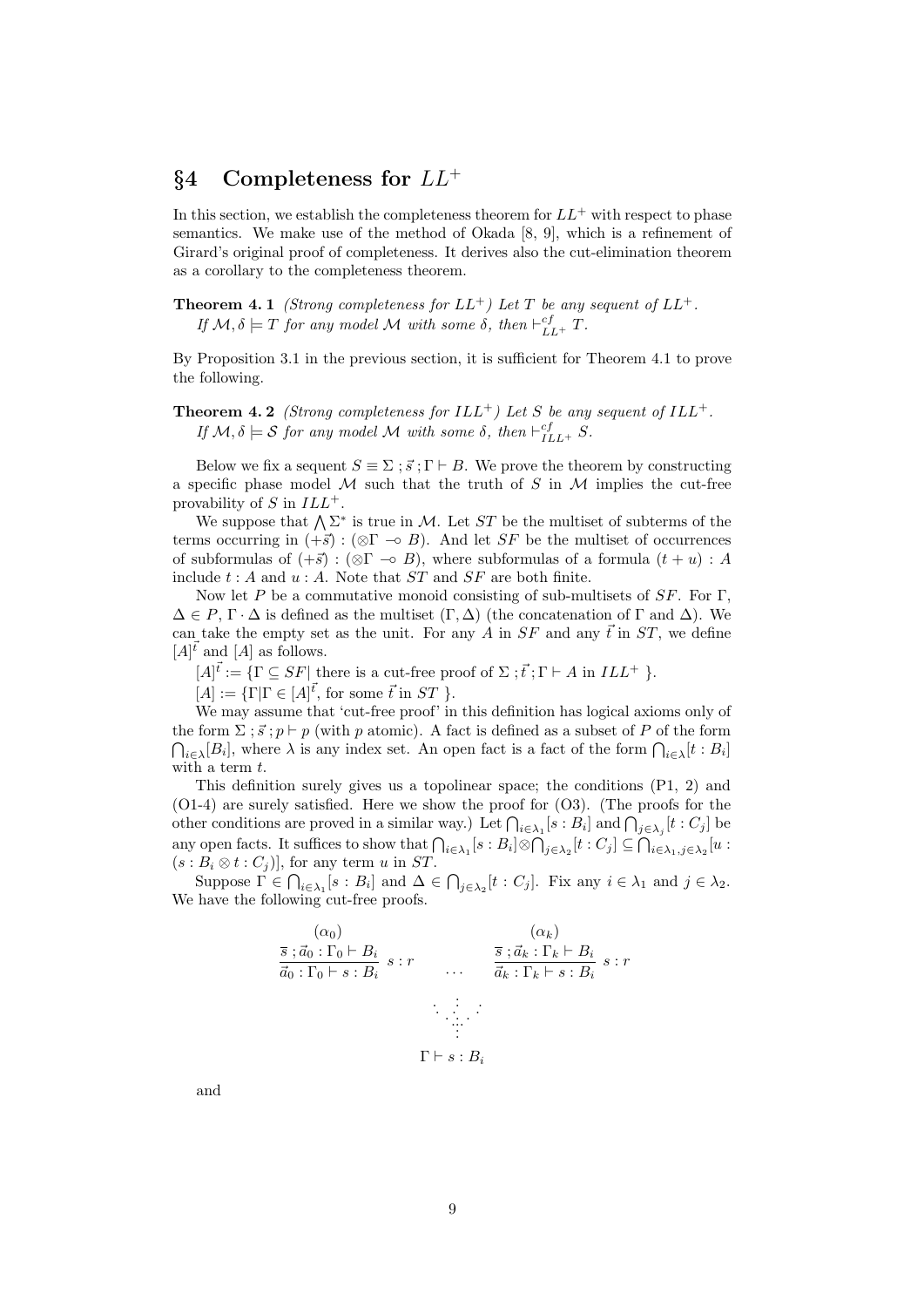$$
\frac{(\beta_0)}{\vec{t} \cdot \vec{b}_0 : \Delta_0 \vdash C_i} \quad t : r \qquad \qquad \frac{\vec{t} \cdot \vec{b}_h : \Delta_h \vdash C_i}{\vec{b}_0 : \Delta_0 \vdash t : C_j} \quad t : r \qquad \qquad \dots \qquad \frac{\vec{t} \cdot \vec{b}_h : \Delta_h \vdash C_i}{\vec{b}_h : \Delta_h \vdash t : C_j} \quad t : r
$$
\n
$$
\Delta \vdash t : C_j
$$

Here the indicated inferences  $s : r$  are the ones introducing  $s : B_i$  under consideration; the indicated t : r inferences are similar; when  $s \equiv u_1 + \cdots + u_n$ ,  $\overline{s}$ denotes  $(u_1 \ldots, u_n)$ ;  $\overline{t}$  is similar. By using these proofs, we make a cut-free proof of  $\Gamma, \Delta \vdash u : (s : B_i \otimes t : C_j)$  in the following way. First, combining the subproofs  $(\alpha_0)$  and  $(\beta_0) - (\beta_h)$ , we can obtain cut-free proofs of

$$
\vec{b}_0 : \Delta_0, \vec{a}_0 : \Gamma_0 \vdash u : (s : B_i \otimes t : C_j),
$$
\n
$$
\vdots
$$
\n
$$
\vec{b}_h : \Delta_h, \vec{a}_0 : \Gamma_0 \vdash u : (s : B_i \otimes t : C_j).
$$

Then, using the above second proof, we have a cut-free proof of

$$
\Delta, \vec{a}_0 : \Gamma_0 \vdash u : (s : B_i \otimes t : C_j).
$$

Likewise, we obtain cut-free proofs of

$$
\Delta, \vec{a}_1 : \Gamma_k \vdash u : (s : B_i \otimes t : C_j),
$$
  

$$
\vdots
$$
  

$$
\Delta, \vec{a}_k : \Gamma_k \vdash u : (s : B_i \otimes t : C_j).
$$

Finally, using the above first proof, we have a cut-free proof of

$$
\Delta, \Gamma \vdash u : (s : B_i \otimes t : C_j).
$$

Now  $\Gamma \cdot \Delta \in [u : (s : B_i \otimes t : C_j)]$ . So,  $\Gamma \cdot \Delta \in \bigcap_{i \in \lambda_1, j \in \lambda_2} [u : (s : B_i \otimes t : C_j)]$ , and we have

$$
\bigcap_{i\in\lambda_1}[s:B_i]\cdot \bigcap_{j\in\lambda_2}[t:C_j]\subseteq \bigcap_{i\in\lambda_1,j\in\lambda_2}[u:(s:B_i\otimes t:C_j)].
$$

In general, when  $\beta$  is a fact,  $\alpha \subseteq \beta$  implies  $cl(\alpha) \subseteq \beta$ . Therefore,

$$
\bigcap_{i\in\lambda_1}[s:B_i]\otimes\bigcap_{j\in\lambda_2}[t:C_j]\subseteq\bigcap_{i\in\lambda_1,j\in\lambda_2}[u:(s:B_i\otimes t:C_j)].
$$

Next we prove the converse inclusion. Let  $[D]$  be any fact such that  $\bigcap_{i\in\lambda_1} [s :$  $B_i] \cdot \bigcap_{j \in \lambda_2} [t : C_j] \subseteq [D]$ . Suppose  $\Gamma \in \bigcap_{i \in \lambda_1, j \in \lambda_2} [u : (s : B_i \otimes t : C_j)]$ . It suffices to show  $\overline{\Gamma} \in [D]$ . Fix any  $i \in \lambda_1$  and  $j \in \lambda_2$ . We have the following cut-free proof.

$$
\overline{u} \; ; \; \overline{a}_0 : \Gamma_0 \vdash s : B_i \otimes t : C_j
$$
\n
$$
\overline{a}_0 : \Gamma_0 \vdash u : (s : B_i \otimes t : C_j) \quad u : r
$$
\n
$$
\vdots
$$
\n
$$
\overline{a}_k : \Gamma_k \vdash u : (s : B_i \otimes t : C_j) \quad u : r
$$
\n
$$
\vdots
$$
\n
$$
\vdots
$$
\n
$$
\Gamma \vdash u : (s : B_i \otimes t : C_j)
$$
\n
$$
\Gamma \vdash u : (s : B_i \otimes t : C_j)
$$

And, for any  $0 \leq l \leq k$ , we have the following cut free proof.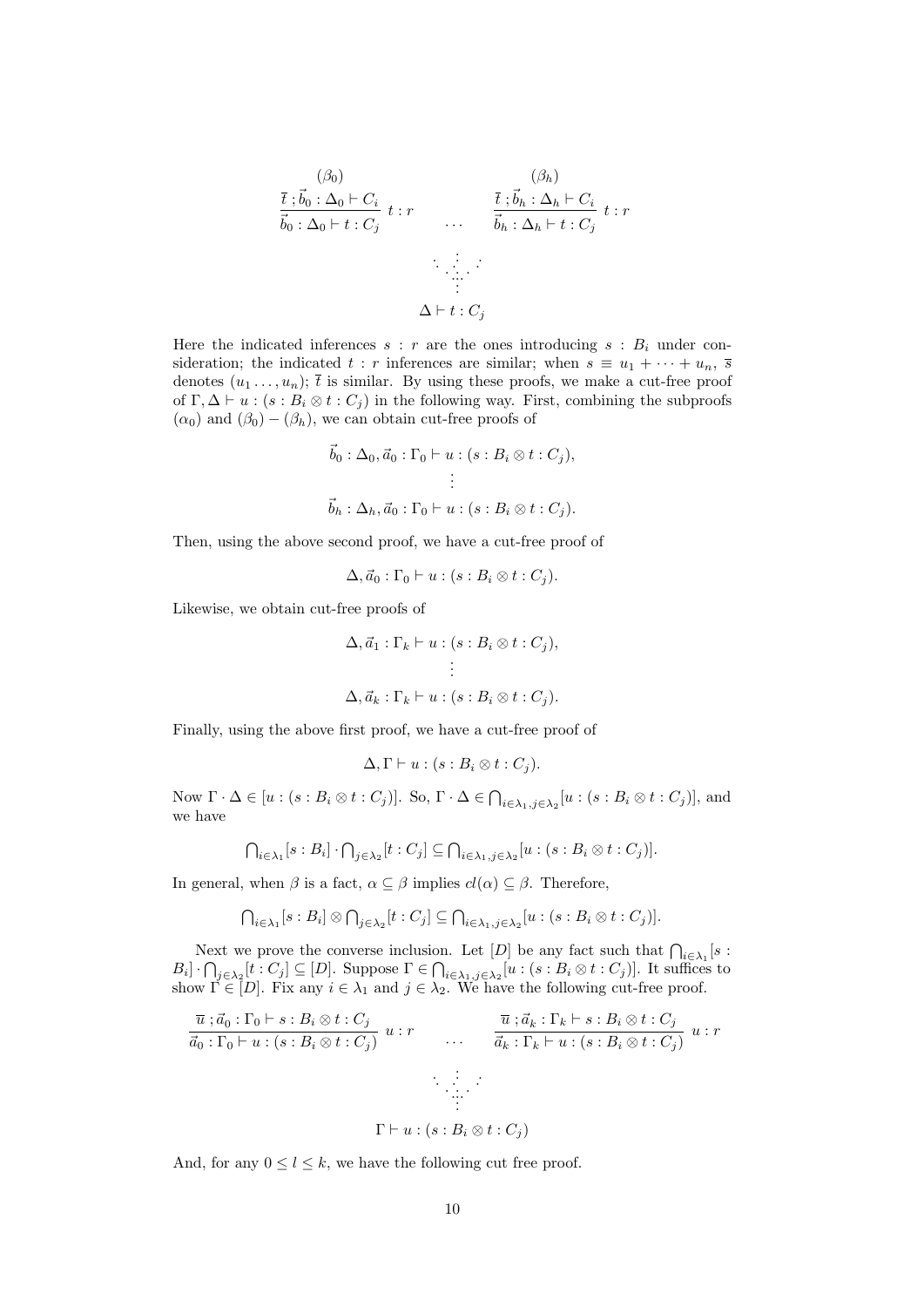$$
\frac{\Delta_0^l \vdash s : B_i \quad \Sigma_0^l \vdash t : C_j}{\Delta_0^l, \Sigma_0^l \vdash s : B_i \otimes t : C_j} \otimes : r \qquad \dots \qquad \frac{\Delta_m^l \vdash s : B_i \quad \Sigma_m^l \vdash t : C_j}{\Delta_m^l, \Sigma_m^l \vdash s : B_i \otimes t : C_j} \otimes : r
$$
\n
$$
\vdots \qquad \vdots \qquad \vdots
$$
\n
$$
\overline{u} : \overline{a}_l : \Gamma_l \vdash s : B_i \otimes t : C_j
$$

For any  $0 \le n \le m$ , we consider the proof (say, P) above  $\Delta_n^l \vdash s : B_i$ . In P, there are some  $s : r$  inferences introducing  $s : B<sub>i</sub>$  under consideration, and there is no term in the lower sequents of those  $s : r$  inferences. If there are some inferences introducing terms ( $\vec{s}$  : l or weakening) between those inferences and  $\Delta_n^l \vdash s : B_i$ , we can move them below  $\otimes$ : r involved. Thus we may assume that  $\Delta_n^l$  contains no term, as well as  $\Sigma_n^l$ .

Now  $\Delta_n^l \in [s : B_i]$  and  $\Sigma_n^l \in [t : C_j]$ . The above proofs do not depend on i or j; if we take another i' from  $\lambda_1$  and another j' from  $\lambda_2$ , we have the same proofs as above. So we have  $\Delta_n^l \in \bigcap_{i \in \lambda_1} [s : B_i]$  and  $\Sigma_n^l \in \bigcap_{j \in \lambda_2} [t : C_j]$ . Hence

$$
(\Delta_n^l, \Sigma_n^l) \in \bigcap_{i \in \lambda_1} [s : B_i] \cdot \bigcap_{j \in \lambda_2} [t : C_j].
$$

So,  $(\Delta_n^l, \Sigma_n^l) \in [D]$ , namely,  $\Delta_n^l, \Sigma_n^l \vdash D$  is cut-free provable. Then, by using the above proofs, we obtain a cut-free proof of  $\Gamma \vdash D$ , namely,  $\Gamma \in [D]$ .

Thus the above definition surely gives a topolinear space. Moreover, we construct an extended topolinear space. Let  $\mathcal{N}_0 = \{s^* | s \in ST\}$ . Note that  $\mathcal{N}_0$  is finite.

For any term s in ST, we set:  $s^* : \bigcap_{i \in \lambda} [B_i] := \bigcap_{i \in \lambda} [s : B_i]$ . Note that (i)  $\delta(\bigcap_{i \in \lambda} [s : B_i]) = s^*$  and (ii) for any fact  $\bigcap_{i \in \lambda} [C_i]$ , its interior exists uniquely, and so does the degree of it, as  $\mathcal{N}_0$  is finite.

Now we may assume that the conditions (N1-4) are satisfied. For (N5), it suffices to show that  $s^* \leq t^*$  implies  $\bigcap_{i \in \lambda} [s : B_i] \subseteq \bigcap_{i \in \lambda} [t : B_i]$ . This is easily proved by the method of transforming cut-free proofs. (Note that  $s \le t \in \Sigma$ .) Thus the specific model above defined is surely an extended topolinear space. Finally, for atomic  $p$ , we put  $p^* = [p]$ . This completes the definition of the specific model M.

#### **Lemma 4.3** Let A be any formula in SF and  $\vec{t}$  be any terms in ST. Then  $\delta(in(A^*)) \leq (+\vec{t})^*$  implies  $A \in A^* \subseteq [A]^{\vec{t}}$ .

By this lemma, we obtain the completeness theorem: Suppose that a sequent  $S \equiv \Sigma$ ;  $\vec{s}$ ;  $\Gamma \vdash B$  is true in any model such that  $\bigwedge \Sigma^*$  is true, with an assignment of degrees. Then S is also true in the specific model M such that  $\bigwedge \Sigma^*$  is true, with an assignment  $\delta$  of degrees. Now  $\delta(in(\otimes \Gamma \neg B)^*) \leq (+\vec{s})^*$  and  $1 \in (\otimes \Gamma \neg B)^*$ . By the lemma,  $1 \in [\otimes \Gamma \to B]^{\vec{s}}$ . So  $\Sigma$ ;  $\vec{s}$ ;  $\Gamma \vdash B$  is cut-free provable in  $ILL^+$ .

(Proof of Lemma 4.2) Suppose  $\delta(in(A^*)) \leq (+\vec{t})^*$ . We proceed by induction on the length of A.

(Base Case) When A is an atomic formula p. By definition of  $p^*$ , it is clear that  $p \in p^*$ . Suppose that  $\Gamma \in [p]$ . Then we have a cut-free proof of  $\vec{u}$ ;  $\Gamma \vdash p$ , with some  $\vec{u}$  in ST. If  $(+\vec{t})^* \leq (+\vec{u})^*$ , then we construct the following cut-free proof, with any  $\vec{v}$  in  $ST$ .

$$
\frac{\vec{u} \,;\Gamma \vdash p}{\vec{v}, \vec{u} \,;\vec{v} \,;\Gamma \vdash p} \,\vec{v} : l
$$
\n
$$
\vec{v} : \Gamma \vdash ((+\vec{v}) + (+\vec{u})) : p \,(\vec{v}, \vec{u}) : r
$$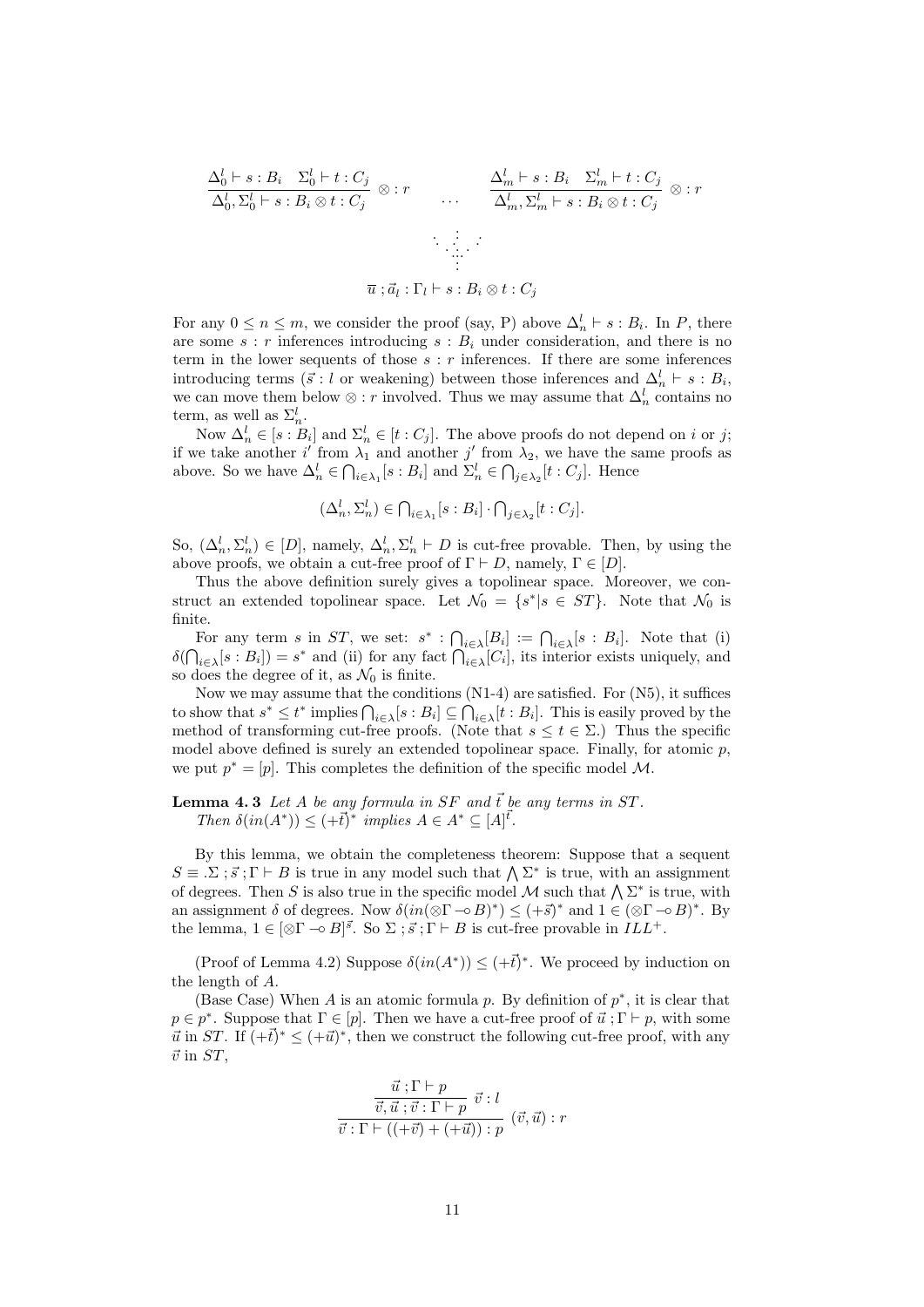and  $[((+ \vec{v}) + (+ \vec{u})) : p]$  is not empty. This contradicts that  $\delta(in(p^*)) \leq (+ \vec{t})^*$ , as  $\delta(in(p^*)) = \delta([((+\vec{v}) + (+\vec{u})): p]) = (+\vec{u})^* + (+\vec{v})^* > (+\vec{t})^*$ . Therefore, we have  $(+\vec{u})^* \leq (+\vec{t})^*$  and we may assume that  $\Sigma$  contains  $(+\vec{u}) \leq (+\vec{t}).$ 

(Induction Step) We distinguish cases according to the form of A.

(Case 1) A is of the form  $B \nightharpoonup C$ . First we show  $B \nightharpoonup C \in B^* \nightharpoonup C^*$ . Suppose  $\Gamma \in B^*$ . By the induction hypothesis,  $B^* \subseteq [B]^{\vec{u}}$  with some  $\vec{u}$ . So  $\Gamma \in [B]^{\vec{u}}$ . On the other hand, put  $C^* = \bigcap_i [D_i]$ . By the induction hypothesis,  $C \in C^*$  and so,  $C \in \bigcap_i [D_i]$ . For any i, we can construct the following cut free proof, with some  $\overline{v}$ in ST.

$$
\frac{\vec{u}; \Gamma \vdash B \quad \vec{v}; C \vdash D_i}{\vec{u}, \vec{v}; B \multimap C, \Gamma \vdash D_i} \multimap : l
$$

Therefore, we obtain  $B^* \cdot (B \neg o C) \subseteq C^*$ , namely,  $B \neg o C \in B^* \neg o C^*$ . Next we show  $B^* \neg o C^* \subseteq [B \neg o C]^t$ . As  $\delta(in(B^* \neg o C^*)) \le (+t)^*$ ,  $\delta(in(C^*)) \le (+t)^*$  by the definition of \*. Suppose  $\Gamma \in B^* \to C^*$ . Then  $B^* \cdot \Gamma \subseteq C^*$ . By the induction hypothesis,  $B \in B^*$  and  $C^* \subseteq [C]^{\vec{t}}$ . So we have cut-free proofs of  $\vec{t}$ ;  $B, \Gamma \vdash C$  and so, of  $\vec{t}$ ;  $\Gamma \vdash B \multimap C$ . Hence,  $\Gamma \in [B \multimap C]^{\vec{t}}$ .

(Case 2) A is of the form  $u : B$ . First we show  $u : B \in u^* : B^*$ . Put  $B^* = \bigcap_{i \in \lambda} [D_i]$ . By the induction hypothesis,  $B \in B^*$ , and so, for any  $i \in \lambda$ , we have a cut-free proof of  $\vec{v}$ ;  $B \vdash D_i$  with some  $\vec{v}$ . Then we show that we can eliminate  $\vec{v}$ , by the induction on the length of B. When B is an atom, each term in  $\vec{v}$ is present in logical axioms above or is introduced by weakening. In either case, we can eliminate  $\vec{v}$  in the proof. When B is  $b : C$ , put  $C^* = \bigcap_{i \in \lambda} [E_i]$ . Then  $B^* = b^* : C^* = \bigcap_{i \in \lambda}[b : E_i]$ . By the induction hypothesis, we have cut-free proofs of ;  $C \vdash E_i$  and so, of ;  $b : C \vdash b : E_i$ , which is a desirable sequent. Other cases are similar.

Thus we have cut-free proofs of ;  $B \vdash D_i$  and of ;  $u : B \vdash u : D_i$ . So  $u : B \in$  $\bigcap_{i\in\lambda}[u:D_i] = u^* : \bigcap_{i\in\lambda}[D_i] = u^* : B^*.$ 

Next we show that  $u^* : B^* \subseteq [u : B]^t$ . Suppose  $\Gamma \in u^* : B^*$ . Then we have a cut-free proof (say, P) of  $\vec{v}$ ;  $\Gamma \vdash u : D_i$ . In P, there occur  $u : r$  inferences introducing  $u : D_i$ .

$$
(a_0)
$$
  
\n
$$
\frac{u \, \overrightarrow{a_0} \, \cdot \, \Gamma_0 \vdash D_i}{\overrightarrow{a_0} \, \cdot \, \Gamma_0 \vdash u \, \cdot D_i} \, u \, \cdot r
$$
  
\n
$$
\dots \qquad \frac{u \, \cdot \overrightarrow{a_k} \, \cdot \, \Gamma_k \vdash D_i}{\overrightarrow{a_k} \, \cdot \, \Gamma_k \vdash u \, \cdot D_i} \, u \, \cdot r
$$
  
\n
$$
\vdots
$$
  
\n
$$
\overrightarrow{v} \, \cdot \, \Gamma \vdash u \, \cdot D_i
$$

Now, for each  $0 \leq n \leq k$ ,  $\vec{a}_n : \Gamma_n \in \bigcap_{i \in \lambda} [D_i] = B^*$ . So, by the induction hypothesis,  $\vec{a}_n : \Gamma_n \in [B]^{\vec{t}}$ . Therefore, we have cut-free proofs of  $\vec{t}$ ;  $\vec{a}_n : \Gamma_n \vdash B$ and so, of  $\vec{t}$ ;  $\vec{a}_n : \Gamma_n \vdash u : B$ . Then replace each subproof  $\alpha_n$  in P by the proof of  $\vec{t}$ ;  $\vec{a}_n$ :  $\Gamma_n \vdash u : B$  to obtain a cut-free proof of  $\vec{t}, \vec{v}$ ;  $\Gamma \vdash u : B$ . If  $\vec{v}$  is not empty (and not  $\vec{l}$ , then  $[(+\vec{t}) + (+\vec{v}) : u : B]$  is not empty and neither is  $[(+\vec{t}) + (+\vec{v}) + u : B]$ , as  $[(+{\vec{t}}) + (+{\vec{v}}) : u : B] \subseteq [(+{\vec{t}}) + (+{\vec{v}}) + u : B].$ 

On the other hand, by the induction hypothesis,  $B^* \subseteq [B]^{\vec{t}} \subseteq [B]$ . So  $\delta(in([B])) \le$  $(+\vec{t})^*$ , by (N2). Therefore, it is a contradiction that  $[(+\vec{t}) + (+\vec{v}) + u : B]$  is not empty. Thus  $\vec{v}$  is empty and we have  $\Gamma \in [u : B]^{\vec{t}}$ .

Other cases are proved in the similar way to the case of ILL.

Now, by combining the soundness and the strong completeness theorems, we obtain the cut-elimination theorem for  $LL^+$ .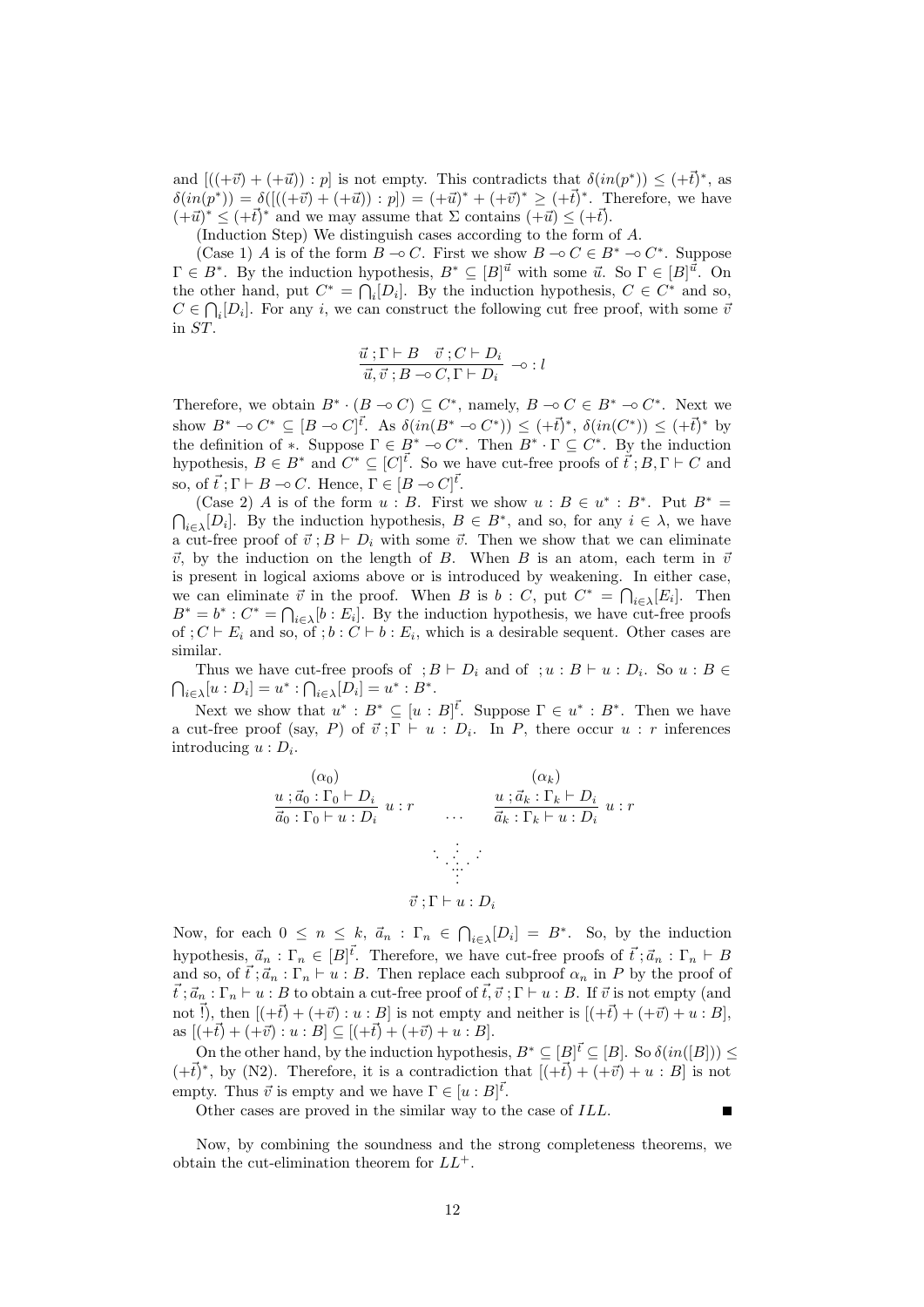### **Corollary 4.4** (Cut-elimination for  $LL^+$ ) For any sequent T,  $\vdash_{LL+} T \implies \vdash_{LL+}^{cf} T.$

Consider a sequent  $T'$  containing only ! as modality. In a cut-free proof of  $T'$ in  $LL^+$ , if any, there occurs no terms other than ! in the proof, as  $T^!$  contains only !. So the proof is also that in LL. Therefore we have:  $\vdash_{LL+}^{cf} T^!$  implies  $\vdash_{LL}^{cf} T^!$ . By combining this and Corollary 4.4,  $\vdash_{LL} T'$  implies  $\vdash_{LL}^{cf} T'$ . Then we obtain the following two corollaries.

Corollary 4.5 (Conservativity of  $LL^+$  over  $LL$ ) For any sequent  $T^!$  containing only ! as modality,

 $\vdash_{LL^+} T^!$  implies  $\vdash_{LL} T^!$ .

Corollary 4.6 (Cut-eliminataion for  $LL$ ) For any sequent  $T$  of  $LL$ ,  $\vdash_{LL} T \implies \vdash_{LL}^{cf} T.$ 

Finally we remark that we can introduce an operation on terms  $max(*, *)$  and eliminate  $\leq$ -formulas in the system. Here  $max(s,t)$  means the larger one of s and t. The interpretation in phase model is defined as the maximum function in the standard model of arithmetic. Formally speaking, we add the following inference rule on the operation.

$$
\frac{\Sigma \, ;t,\vec{s}\,;\Gamma \vdash \Delta}{\Sigma \, ;max(t,u),\vec{s}\,;\Gamma \vdash \Delta} \ max
$$

Then let us consider a translation  $\sharp$  among sequents of  $LL^+$ :

$$
(\Sigma;\vec{s};\Gamma\vdash\Delta)^{\sharp}:=(\vec{s})^{\sharp};\Gamma^{\sharp}\vdash\Delta^{\sharp}
$$

Here  $(\vec{s})^{\sharp}$ ,  $\Gamma^{\sharp}$  and  $\Delta^{\sharp}$  are defined as the result of replacement: for any  $t \leq u$  in Σ, if u occurs (i) in  $\vec{s}$ , (ii) negatively in Γ or (iii) positively in Δ, then replace the occurrence of u by  $max(t, u)$ . Then we have the following.

**Theorem 4.7** For any sequent S of  $LL^+$ ,  $\vdash_{LL^{+}} S$  if and only if  $\vdash_{LL^{+}} S^{\sharp}$ .

It is easy to prove this and we do not make proof in detail. Instead we only remark that for the transformations between proofs of S and  $S^{\sharp}$ , the interchanging the inference rules  $\leq$  and *max* is crucial. Other inferences are preserved through the translation  $\sharp$ . As an example, we take a proof of  $s \leq t : s : A \otimes t : B \vdash t : (A \& B)$ in §2. From it we can make a proof of  $s : A \otimes t : B \vdash max(s,t) : (A \& B)$  as follows.

| $\frac{A \vdash A}{s \; ; s : A \vdash A} \; s : l$             | $\frac{B \vdash B}{t : t : B \vdash B} t : l$                  |  |
|-----------------------------------------------------------------|----------------------------------------------------------------|--|
| max<br>$max(s,t)$ ; $s: A \vdash A$                             | max<br>$max(s,t); t : \overline{B \vdash B}$                   |  |
| weak.<br>$max(s,t)$ ; $\overline{s:A,t:B\vdash A}$              | weak.<br>$max(s,t); s:A,t:B\vdash \overline{B}$<br>$\&\cdot r$ |  |
| $max(s,t)$ ; $s:A,t:B\vdash A\&B$<br>t:r                        |                                                                |  |
| $s: A, t: B \vdash max(s,t): (A \& B)$<br>$\cdot \,\otimes : l$ |                                                                |  |
| $\overline{s: A \otimes t : B \vdash max(s,t) : (A \& B)}$      |                                                                |  |

We could define a variant of the system  $LL^+$  by removing  $\leq$ -formulas and introducing the operation max. However, these are essentially the same systems, as Theorem 4.7 holds. There is a trade-off between the two systems. In such a variant, the proof system would be simpler owing to the absence of ≤-formulas than the original system  $LL^+$ . In turn, the original  $LL^+$  would give us an intuitive readability by equipping  $\leq$ -formulas, as compared with such a variant.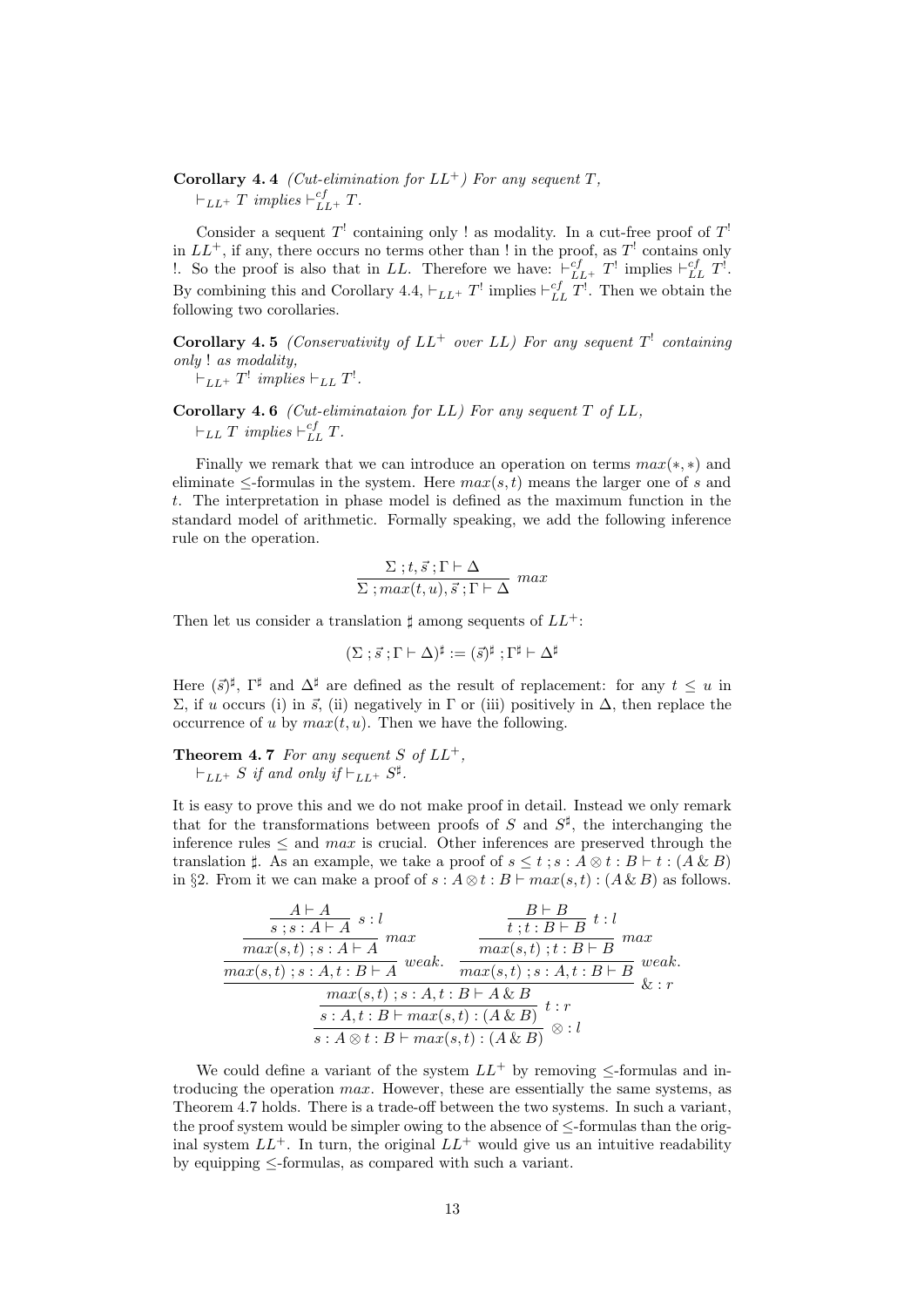## §5 The pure fragment of  $LL^+$

In this section, we focus on an interesting fragment of  $LL^+$ , namely, the fragment not containing the modality !. Formally, it is obtained from  $LL^+$  just by removing ! from the definition of terms in  $\S2$ . We shall call this fragment the pure fragment  $LL^p$  of  $LL^+$ . Some theorems in  $LL^+$  raised in §2 can be viewed as those in  $LL^p$ :

 $s: A \otimes t : B \vdash (s + t) : (A \otimes B),$ 

 $s \leq t$ ;  $s : A \otimes t : B \vdash t : (A \& B).$ 

Moreover, these two theorems can be viewed as the results of labeling ! occurring in the following theorems with terms,

 $!A\otimes B \vdash !(A \otimes B),$ 

 $!A\otimes B \vdash !(A \& B).$ 

Now it is natural to ask, in general, how we can label the theorems in  $LL$  to obtain those in  $LL^p$ . In this section, we solve this question by presenting algorism for such a labeling. More specifically, we show that LL (the ordinary linear logic) can be faithfully embedded in  $LL^p$  by a proof-transformation method.

By a *labeling l* of a formula A of  $LL$  we mean the replacement of each occurrence of ! in A by a term of  $LL^p$ . By  $A^l$  we mean the result of the replacement l. For a sequent  $\Gamma \vdash \Delta$  of LL, let  $S^l$  denote  $\Sigma; \vec{s}; \Gamma^l \vdash \Delta^l$  with some  $\Sigma$  and  $\vec{s}$ . We show the faithful embeddability of  $LL$  in  $LL^p$  via this notion of labeling.

**Theorem 5.1** For any sequent  $\Gamma \vdash \Delta$  of LL,  $\vdash_{LL} \Gamma \vdash \Delta$  if and only if  $\vdash_{LLP} \Sigma; \vec{s}; \Gamma^l \vdash \Delta^l$  with some  $l, \Sigma$  and  $\vec{s}$ .

This is an analogous result to Artemov's realization theorem of the modal logic  $S4$  in  $LP$  (Logic of Proof) ([3], cf. [4]). To prove Theorem 5.1, we use the method by sequent calculi as in [3], [4].

The direction 'if' is easily proved by induction on the length of proof in LL. We treat only the direction 'only if'. A labeling  $l$  for a formula A is called *normal* when each negative occurrences of ! in  $A$  is replaced by a constant. (This notion of normality is also found in Artemov [3]). A labeling l of a sequent  $\Gamma \vdash \Delta$  is normal when  $(\mathcal{D}\Gamma \to \mathcal{B}\Delta)^l$  is a normal labeling.

(Proof of the direction 'only if' of Theorem 5.1) Let  $P$  be a proof of a sequent S in LL. Our aim is to construct a normal labeling l so that  $S^l$  is provable in  $LL^p$ .

We assume that  $P$  is cut-free and proceed by induction on the length of  $P$ . When  $P$  is an axiom itself, it is obvious. Let  $I$  be the last inference in  $P$ . We treat only crucial three cases.

(Case 1)  $I$  is  $! : l$ .

$$
\frac{B,\Gamma\vdash\Delta}{!B,\Gamma\vdash\Delta}\mathrel{!}:l
$$

By the induction hypothesis, we have a proof of  $\Sigma$ ;  $\vec{s}$ ;  $B^l$ ,  $\Gamma^l \vdash \Delta^l$  with some  $\Sigma$ ,  $\vec{s}$ ,  $l$ . Then, taking a fresh constant c, we construct the following proof.

$$
\frac{\Sigma \; ; \vec{s} \; ; B^l, \Gamma^l \vdash \Delta^l}{\Sigma \; ; c, \vec{s} \; ; c : B^l, \Gamma^l \vdash \Delta^l} \; c : l
$$

The updated labeling remains normal.

(Case 2)  $I$  is  $\&: r$ .

$$
\frac{D, \Gamma \vdash \Delta, B \quad D, \Gamma \vdash \Delta, C}{D, \Gamma \vdash \Delta, B \& C} \& : r
$$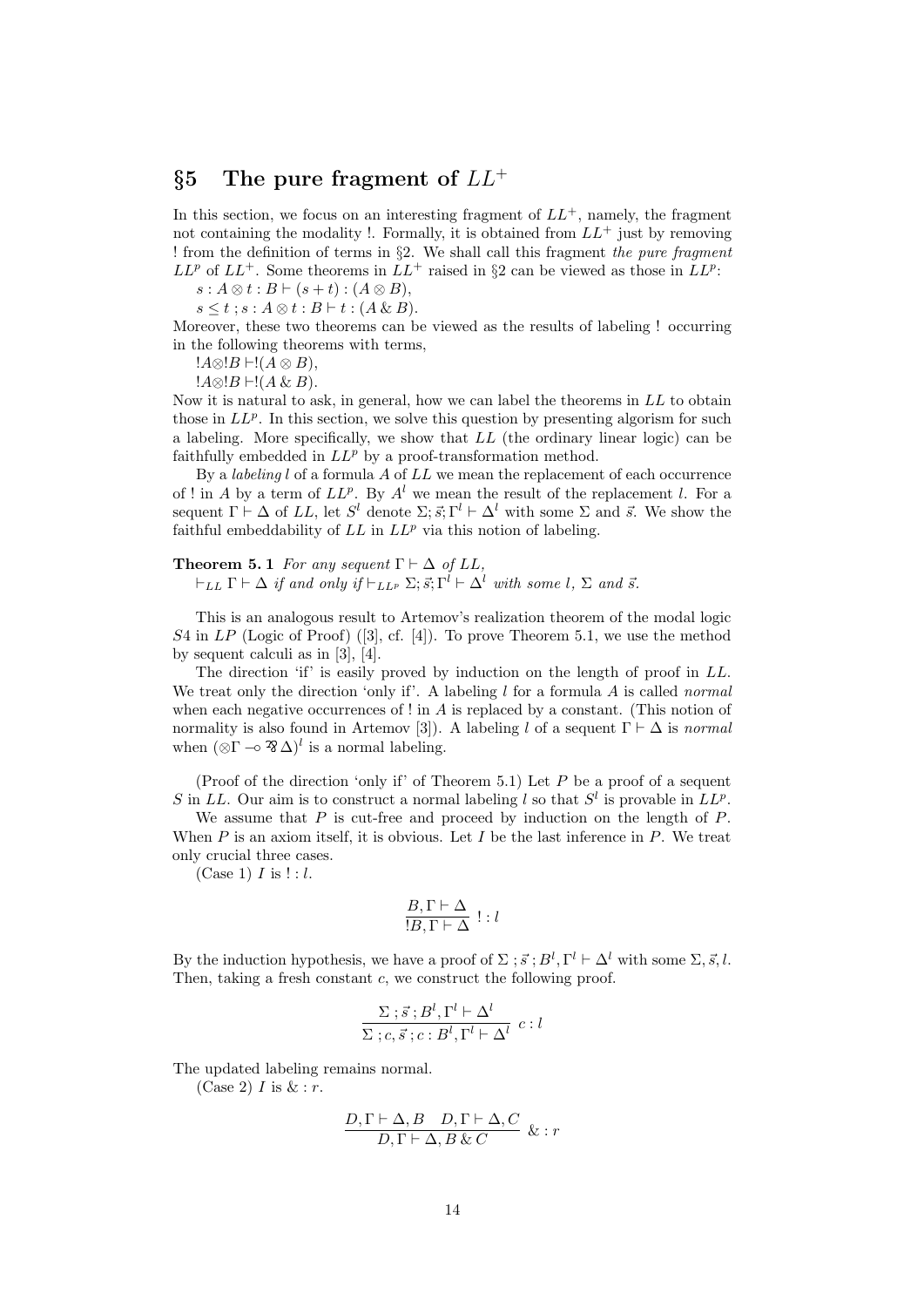By the induction hypotheses, we have proofs of:

 $\Sigma_0$ ;  $\vec{s}$ ;  $D^{l_0}$ ,  $\Gamma^{l_0}$  +  $\Delta^{l_0}$ ,  $B^{l_0}$  and  $\Sigma_1$ ;  $\vec{t}$ ;  $D^{l_1}$ ,  $\Gamma^{l_1}$  +  $\Delta^{l_1}$ ,  $C^{l_1}$ .

Note that for the indicated formula  $D, D^{l_0}$  and  $D^{l_1}$  can be distinct. We show that  $l_0$  and  $l_1$  can be unified to l so that  $D^l \equiv D^l$ , by induction on the number of occurrences of ! in D. ( For a formula E in  $\Gamma$  or  $\Delta$ , we can unify the labeling in a similar way. So we suppose that  $\Gamma^{l_0} \equiv \Gamma^{l_1}$  and  $\Delta^{l_0} \equiv \Delta^{l_1}$ . ) Note that a positive (or nagative) occurrence of subformula of  $D$  is negative (or positive) in the sequent including D.

Suppose that an outmost positive occurrence of subformula of the form  $E$  in  $D$ is labeled as  $c_0 : E^l$  and  $c_1 : E^l$  in  $D^{l_0}$  and  $D^{l_1}$ , respectively. Then, taking a fresh constant c, unify the labeling of  $E$  as  $c : E<sup>l</sup>$  and replace all occurrences of  $c_0$  and  $c_1$  by c in the proof.

Next suppose that an outmost negative occurrence of subformula  $E$  in  $D$  (denoted by  $D(E)$ ) is labeled as  $t_0 : E^{\overrightarrow{l}}$  and  $t_1 : E^{\overrightarrow{l}}$  in  $D^{\overrightarrow{l}}$  and  $D^{\overrightarrow{l}}$ , respectively. It is easily checked that  $D((t_0 + t_1) : E^l) \to D(t_i : E^l)$  is provable in  $LL^p$   $(i = 0, 1)$ . Then we set  $(!E)^l \equiv (t_0 + t_1) : E^l$  and we obtain the following proof. Note that we can add ≤-formulas freely as axioms above can take them.

$$
\frac{D((t_0+t_1):E^l) \to D(t_0:E^l) \quad \Sigma_0, \Sigma_1, \; ; \vec{s}; D^{l_0}(t_0:E^l), \Gamma^l \vdash \Delta^l, B^l}{\Sigma_0, \Sigma_1, \; ; \vec{s}; D^l((t_0+t_1):E^l), \Gamma^l \vdash \Delta^l, B^l} \text{ cut}
$$

And we have a similar proof of  $\Sigma_0$ ,  $\Sigma_1$ ,  $\;$ ,  $\vec{t}$ ;  $D^l((t_0 + t_1) : E^l)$ ,  $\Gamma^l \vdash \Delta^l$ ,  $C^l$ .

Furthermore, if  $(\Sigma_0, \Sigma_1)$  contains  $(+\vec{s}) \leq (+\vec{t})$  or  $(+\vec{t}) \leq (+\vec{s})$ , we obtain

 $\Sigma_0, \Sigma_1, ; \vec{t}; D^l((t_0+t_1):E^l), \Gamma^l \vdash \Delta^l, B^l \& C^l$  or

 $\Sigma_0, \Sigma_1, ; \vec{s}; D^l((t_0 + t_1): E^l), \Gamma^l \vdash \Delta^l, B^l \& C^l.$ 

Otherwise, we add  $(+\vec{s}) \le (+\vec{t})$  and obtain the former sequent. After all, the labeling *l* is normal.

 $(Case 3)$  *I* is  $! : r$ .

$$
\frac{\Gamma \vdash A}{\Gamma \vdash !A} : l
$$

By the induction hypothesis, we have a proof of  $\Sigma$ ;  $\vec{s}$ ;  $\vec{c}$ :  $\Gamma^l \vdash A^l$  with some  $\Sigma$ ,  $\vec{s}$ , l. Then we obtain the following proof, keeping the labeling normal.

$$
\frac{\Sigma \; ; \vec{s} \; ; \vec{c} \; ; \Gamma^l \vdash A^l}{\Sigma \; ; \vec{c} \; ; \Gamma^l \vdash (+\vec{s}) \; : \; A^l} \; (+\vec{s}) \; : \; r
$$

 $\blacksquare$ 

| §6 Conclusion Remark |  |
|----------------------|--|
|                      |  |

In this paper, we presented an extended linear logic with explicit resources and proved some basic results for it: the soundness and completeness theorems with respect to a denotational semantics (the extended Phase semantics) and the cutelimination theorem. Furthermore, we focus on the pure fragment containing no ! as the modality and show the embeddability of the ordinal linear logic (containing only ! as the modality) in the pure fragment.

Though the whole  $LL^+$  is undecidable (as  $LL$  is undecidable [7]), we leave the decidability problem for the pure fragment of  $LL^+$  open. It is expected that it might be decidable, when we recall that the axiom  $A\text{-}<del></del>$ **a** $$A$  is an obstacle for decidability in$ the case of LL but in the pure fragment the corresponding axiom is  $(s \otimes s : A) \neg A$ , not  $s: A \multimap A$ .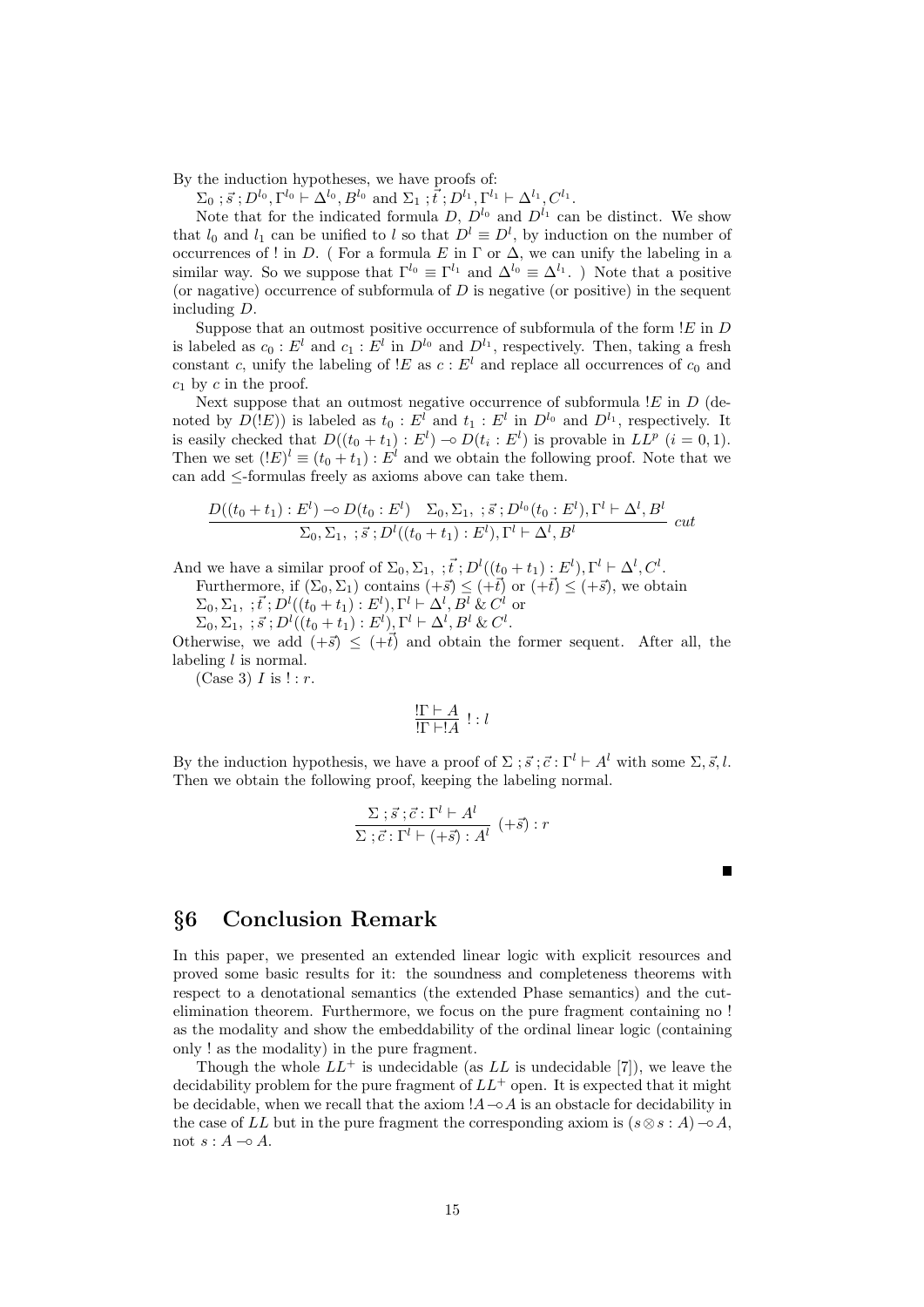# Appendix

The proof system of the intuitionistic linear logic  $ILL<sup>+</sup>$  with explicit resources is defined as follows.

Axioms:

$$
\Sigma \; ; \vec{s} \; ; A \vdash A \quad \Sigma \; ; \vec{s} \; ; \bot \vdash \quad \Sigma \; ; \vec{s} \; ; \vdash 1
$$
  

$$
\Sigma \; ; \vec{s} \; ; \Gamma \vdash T \quad \Sigma \; ; \vec{s} \; ; 0, \Gamma \vdash A
$$

Inference rules for additive connectives:

$$
\frac{\Sigma; \vec{s}; A, \Gamma \vdash C}{\Sigma; \vec{s}; A \& B, \Gamma \vdash C} \& : l_1 \quad \frac{\Sigma; \vec{s}; B, \Gamma \vdash C}{\Sigma; \vec{s}; A \& B, \Gamma \vdash C} \& : l_2
$$
\n
$$
\frac{\Sigma; \vec{s}; \Gamma \vdash A \quad \Sigma; \vec{s}; \Gamma \vdash B}{\Sigma; \vec{s}; \Gamma \vdash A \& B} \& : r
$$
\n
$$
\frac{\Sigma; \vec{s}; A, \Gamma \vdash C \quad \Sigma; \vec{s}; B, \Gamma \vdash C}{\Sigma; \vec{s}; A \oplus B, \Gamma \vdash C} \oplus : l
$$
\n
$$
\frac{\Sigma; \vec{s}; \Gamma \vdash A}{\Sigma; \vec{s}; \Gamma \vdash A \oplus B} \oplus : r_1 \quad \frac{\Sigma; \vec{s}; \Gamma \vdash B}{\Sigma; \vec{s}; \Gamma \vdash A \oplus B} \oplus : r_2
$$

Inference rules for multiplicative connectives:

$$
\frac{\Sigma \, ; \vec{s} \, ; A, B, \Gamma \vdash C}{\Sigma \, ; \vec{s} \, ; A \otimes B, \Gamma \vdash C} \otimes : l \qquad \frac{\Sigma_0 \, ; \vec{s} \, ; \Gamma \vdash A \quad \Sigma_1 \, ; \vec{t} \, ; \Delta \vdash B}{\Sigma_0, \Sigma_1 \, ; \vec{s} \, , \vec{t} \, ; \Gamma, \Delta \vdash A \otimes B} \otimes : r
$$
\n
$$
\frac{\Sigma_0 \, ; \vec{s} \, ; \Gamma \vdash A \quad \Sigma_1 \, ; \vec{t} \, ; B, \Delta \vdash C}{\Sigma_0, \Sigma_1 \, ; \vec{s} \, , \vec{t} \, ; A \multimap B, \Gamma, \Delta \vdash C} \multimap : l \qquad \frac{\Sigma \, ; \vec{s} \, ; A, \Gamma \vdash B}{\Sigma \, ; \vec{s} \, ; \Gamma \vdash A \multimap B} \multimap : r
$$
\n
$$
\frac{\Sigma \, ; \vec{s} \, ; A, \Gamma \vdash}{\Sigma \, ; \vec{s} \, ; \Gamma \vdash A^{\perp}} \perp : r \qquad \frac{\Sigma \, ; \vec{s} \, ; \Gamma \vdash A}{\Sigma \, ; \vec{s} \, ; A^{\perp}, \Gamma \vdash} \perp : l
$$

Inference rules for modalities:

$$
\frac{\Sigma}{\Sigma;\vec{s},\vec{t};(+\vec{s}) : A,\Gamma \vdash B} \vec{s} : l \quad \frac{\Sigma;\vec{s};\vec{u} : \Gamma \vdash B}{\Sigma;\vec{u} : \Gamma \vdash (+\vec{s}) : B} \vec{s} : r
$$
\n
$$
\frac{\Sigma;\vec{s};t : A,t : A,\Gamma \vdash B}{\Sigma;\vec{s};t : A,\Gamma \vdash B} \text{ contraction} \quad \frac{\Sigma;\vec{s};\Gamma \vdash B}{\Sigma;\vec{s};t : A,\Gamma \vdash B} \text{ weakening}
$$
\n
$$
\frac{\Sigma;!,\vec{s};\Gamma \vdash B}{\Sigma;\vec{s};\Gamma \vdash B} !-elimination \quad \frac{\Sigma;}{\Sigma;t,\vec{s};\Gamma \vdash B} \text{ weakening}
$$
\n
$$
\frac{\Sigma;t,\vec{s};\Gamma \vdash B}{t \le u,\Sigma;u,\vec{s};\Gamma \vdash B} \le
$$

Inference rules for constants and cut:

$$
\frac{\Sigma \; ; \; \vec{s} \; ; \Gamma \vdash}{\Sigma \; ; \; \vec{s} \; ; \Gamma \vdash \bot} \; \bot \; \frac{\vec{s} \; ; \Sigma \; ; \; \Gamma \vdash B}{\Sigma \; ; \; \vec{s} \; ; \Gamma \vdash B} \; 1 \; \frac{\Sigma_0 \; ; \; \vec{s} \; ; \Gamma \vdash A \; \vec{t} \; ; \Sigma_1 \; ; A, \Delta \vdash B}{\Sigma_0 \; \Sigma_1 \; ; \; \vec{s} \; ; \vec{t} \; ; \Gamma, \Delta \vdash B} \; cut
$$